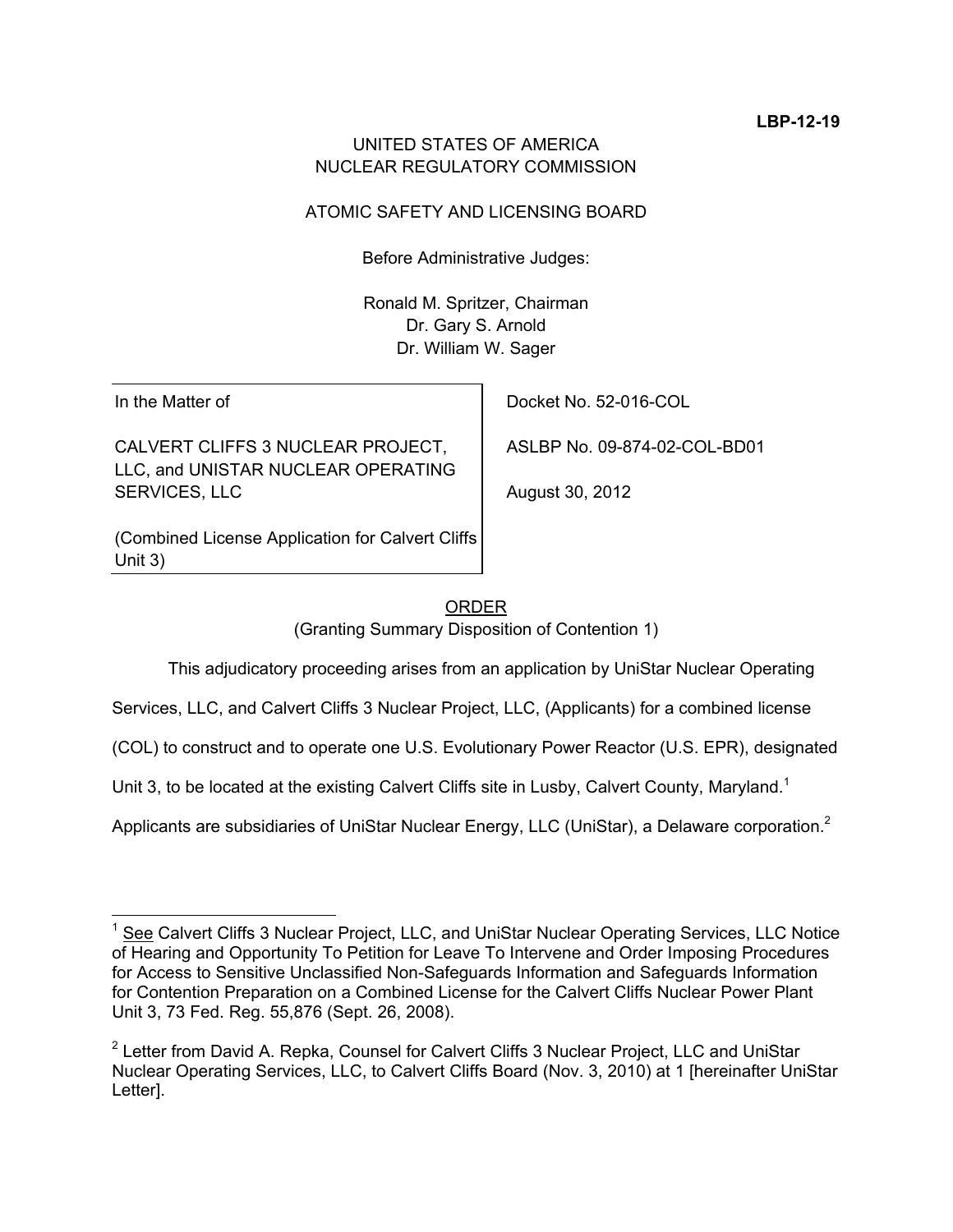For the reasons set forth below, the Board grants summary disposition in favor of Joint Intervenors as to Contention 1 and finds Applicants ineligible to obtain a license because they are owned by a United States (U.S.) corporation that is 100 percent owned by a foreign corporation. As such, Applicants fail to meet the requirements of Section 103(d) of the Atomic Energy Act (AEA) and 10 C.F.R. § 50.38.

The Board is also issuing today its Partial Initial Decision (PID) resolving the other pending contention (Contention 10C). In accordance with precedent delineated by the Commission in the North Anna proceeding,<sup>3</sup> if Applicants fail to find a domestic partner within 60 days of this ruling, this proceeding will be terminated.

A license cannot be issued in this proceeding until the ownership issue is properly corrected. Should the foreign ownership situation change, Applicants may motion to reopen the record in accordance with 10 CFR § 2.326.

#### I. BACKGROUND

Joint Intervenors' Contention 1, which the Board admitted in its March 24, 2009,

Memorandum and Order, alleges that "[c]ontrary to the Atomic Energy Act and NRC

Regulations, Calvert Cliffs-3 would be owned, dominated, and controlled by foreign interests."<sup>4</sup>

From the commencement of this proceeding until November 3, 2010, UniStar was owned in

near-equal shares, through intermediate parent companies, by Constellation Energy Group, Inc.

(Constellation), a U.S. corporation, and Électricité de France, S.A. (EDF), a French corporation.<sup>5</sup>

<sup>5</sup> UniStar Letter at 1.

 $\overline{a}$ 

<sup>&</sup>lt;sup>3</sup> Virginia Electric and Power Company d/b/a Dominion Virginia Power and Old Dominion Electric Cooperative (Combined License Application for North Anna Unit 3), CLI-12-14, 75 NRC \_\_, \_\_ (slip op. at 10) (June 7. 2012) ("[T]he longstanding practice in our proceedings [is] that [] once all contentions have been decided, the contested proceeding is terminated.").

<sup>&</sup>lt;sup>4</sup> See Petition to Intervene in Docket No. 52-016, Calvert Cliffs-3 Nuclear Power Plant Combined Construction and License Application (Nov. 19, 2008) at 5. The Board has previously found that Joint Intervenors have standing and granted their request for a hearing. See Calvert Cliffs 3 Nuclear Project, LLC (Calvert Cliffs Nuclear Power Plant, Unit 3), LBP-09- 04, 69 NRC 170 (2009).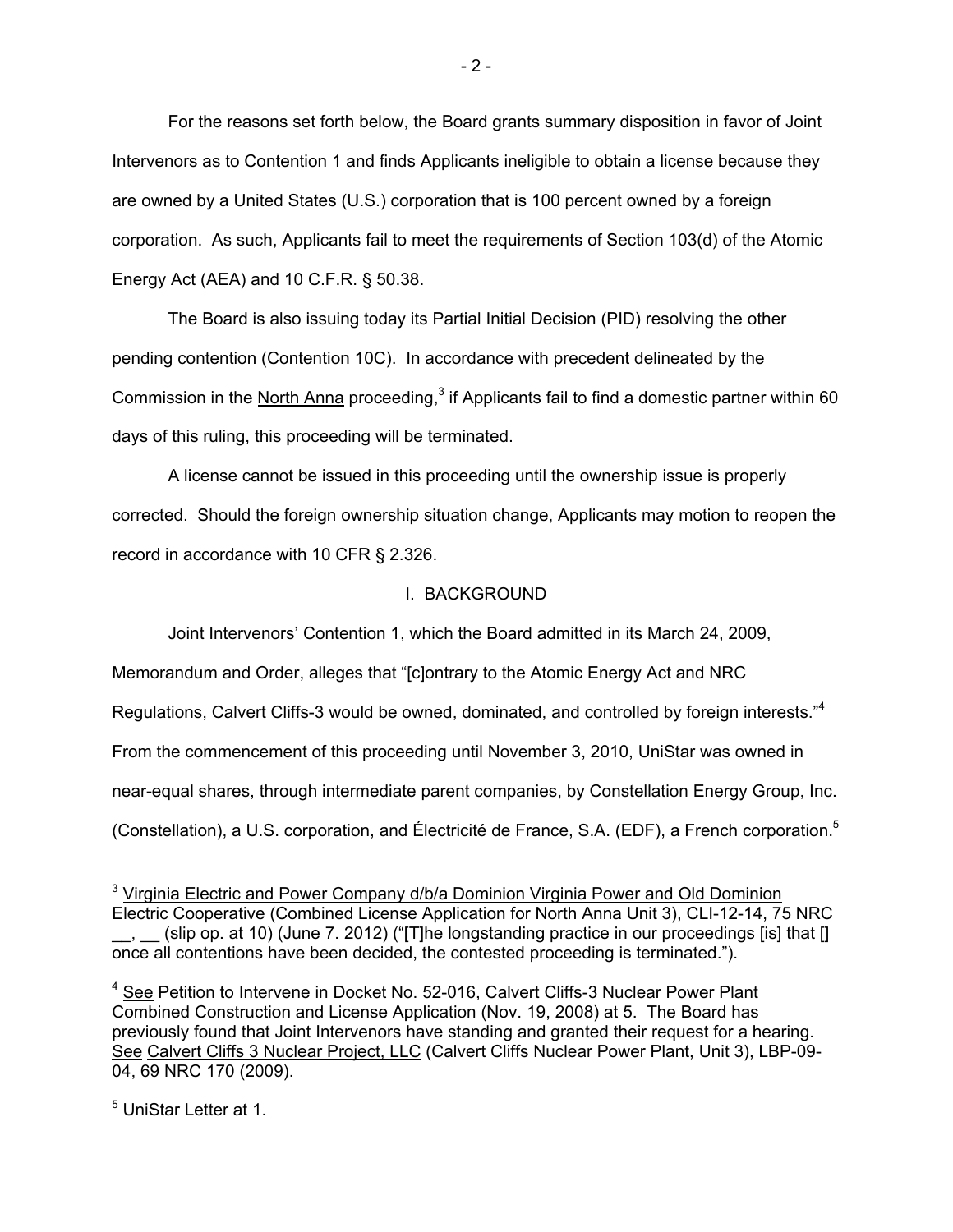On November 3, 2010, Applicants filed a letter with the Board stating that EDF had acquired Constellation's 50 percent interest in UniStar, thus making EDF the sole owner of UniStar.<sup>6</sup> On November 4, 2010, Constellation filed a Schedule 13D with the U.S. Securities and Exchange Commission confirming this transaction. $<sup>7</sup>$ </sup>

- 3 -

 Based on this letter, the NRC Staff issued a request for additional information (RAI), RAI 281, that asked UniStar to explain how it complies with the foreign ownership, control, or domination regulations contained in 10 C.F.R. § 50.38, given that Applicants are 100 percent owned by UniStar, which in turn is now 100 percent owned by a foreign corporation—namely EDF. ${}^{8}$  On January 31, 2011, UniStar submitted its response to RAI 281, along with revisions to the ownership and financial information contained in the Calvert Cliffs Unit 3 COL application.<sup>9</sup> Included in UniStar's response to RAI 281 was a proposed "Negation Action Plan," which proposed measures intended to ensure negation of potential foreign ownership, control, or domination of Calvert Cliffs Unit  $3^{10}$  Such measures include the establishment of a "Security Subcommittee" of its Board of Directors, made up of U.S. citizens, who have the exclusive right to exercise the Board of Director's authority over matters that are required to be under U.S. control.<sup>11</sup>

 $11$  Id. at 3.

 $\frac{1}{6}$  <u>Id.</u>

 $7$  Letter from David B. Matthews, Director, Division of New Reactor Licensing, Office of New Reactors, U.S. NRC, to George Vanderheyden, President and CEO, UniStar Nuclear Energy (Apr. 6, 2011) at 1 [hereinafter NRC Determination Letter].

<sup>&</sup>lt;sup>8</sup> Email from Surinder Arora, Project Manager, Office of New Reactors, U.S. NRC, to Robert Poche (Dec. 12, 2010) at 3.

<sup>&</sup>lt;sup>9</sup> Letter from Gregory T. Gibson, Vice President, Regulatory Affairs, UniStar Nuclear Energy, LLC to Document Control Desk, U.S. NRC (Jan. 31, 2011) at 1.

 $10$  Letter from Gregory T. Gibson, Vice President, Regulatory Affairs, UniStar Nuclear Energy, LLC, to Document Control Desk, U.S. NRC (Jan. 31, 2011), Enclosure 1, at 2 [hereinafter Proposed Negation Action Plan].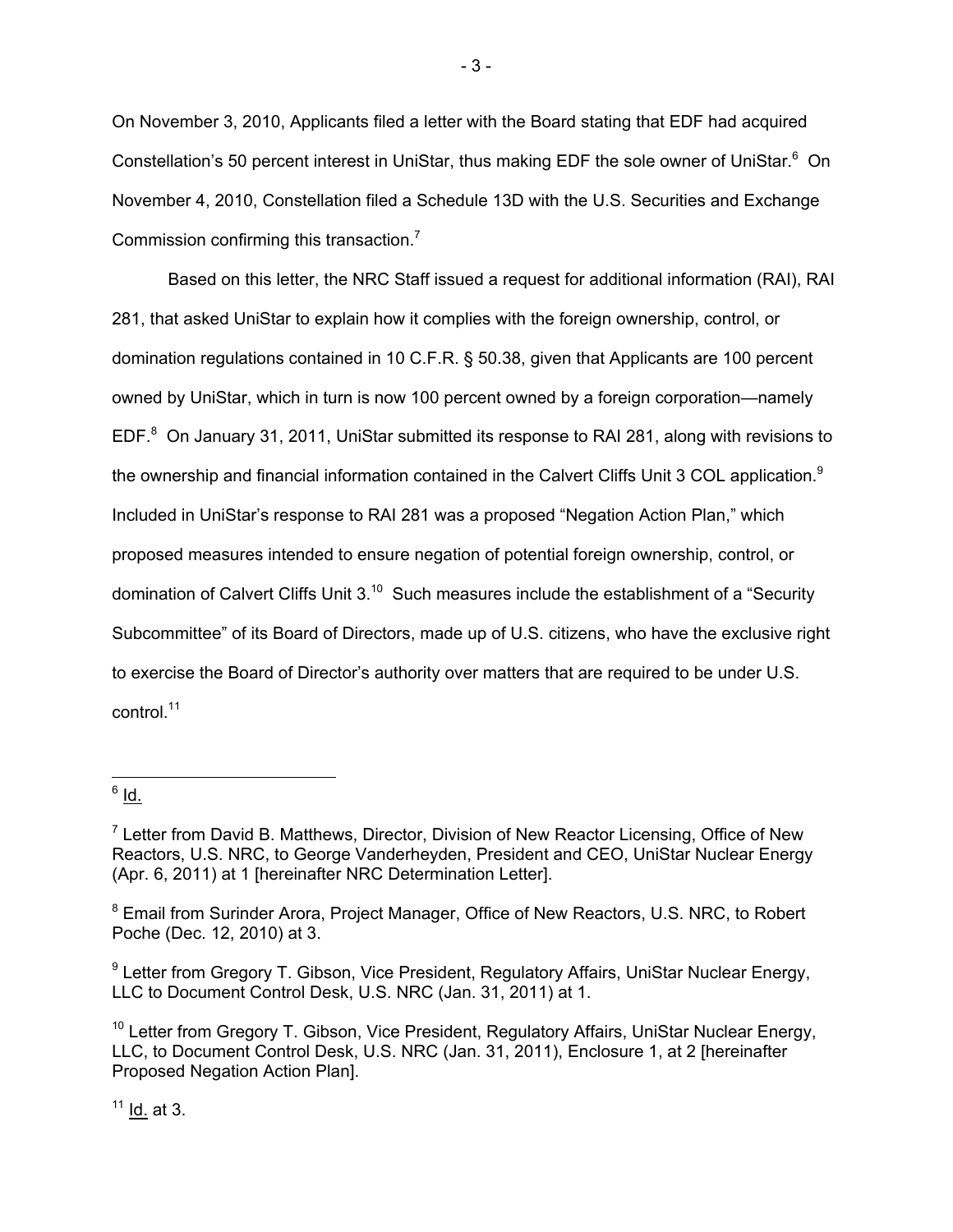On April 6, 2011, the NRC Staff issued a Determination Letter in which it informed UniStar that it had completed its review of UniStar's response to RAI 281 and determined that the COL application did not meet the foreign ownership, control, or domination requirements contained in 10 C.F. R.  $\S$  50.38.<sup>12</sup> In that letter, the NRC Staff outlined three bases underlying its determination that the COL application, as revised, fails to meet the requirements set out in 10 C.F.R. § 50.38: "(1) UniStar is 100 percent owned by a foreign corporation (EDF), which is 85 percent owned by the French government; (2) EDF has the power to exercise foreign ownership, control, or domination over UniStar; and (3) the Negation Action Plan submitted by UniStar does not negate foreign ownership, control or domination issues discussed above."<sup>13</sup> Further, the NRC Staff stated that it would continue to review the Calvert Cliffs Unit 3 COL application while UniStar "considers its options to move forward," but that a license would not be issued unless the requirements of 10 C.F.R.  $\S$  50.38 were met.<sup>14</sup>

 In response to the NRC Staff's Determination Letter, on April 18, 2011, the Board issued an Order directing the parties to show cause why the Board should not grant summary disposition as to Contention 1, deny authorization to issue the license, and terminate the proceeding.15 Joint Intervenors filed a response in support of summary disposition and Applicants filed a response opposing summary disposition. The NRC Staff's response did not oppose summary disposition.16 The Board held oral argument on July 7, 2011, in the Atomic

 $14$  Id.

- 4 -

 $12$  NRC Determination Letter at 1. Although the COL applicants are UniStar Nuclear Operating Services, LLC and Calvert Cliffs 3 Nuclear Project, LLC, the NRC Staff's correspondence was directed to UniStar, their corporate parent. See Proposed Negation Action Plan at 2.

<sup>&</sup>lt;sup>13</sup> NRC Determination Letter at 1.

 $15$  Licensing Board Order (To show cause why the Board should not grant summary disposition as to Contention 1, deny authorization to issue the license, and terminate this proceeding) (Apr. 18, 2011) at 4 (unpublished) [hereinafter Show Cause Order].

<sup>&</sup>lt;sup>16</sup> Applicants' Response to Show Cause Order (May 9, 2011) at 1 [hereinafter Applicants' Show Cause Response]; Joint Intervenors Reply to Licensing Board Order ASLBP No. 09-874-02-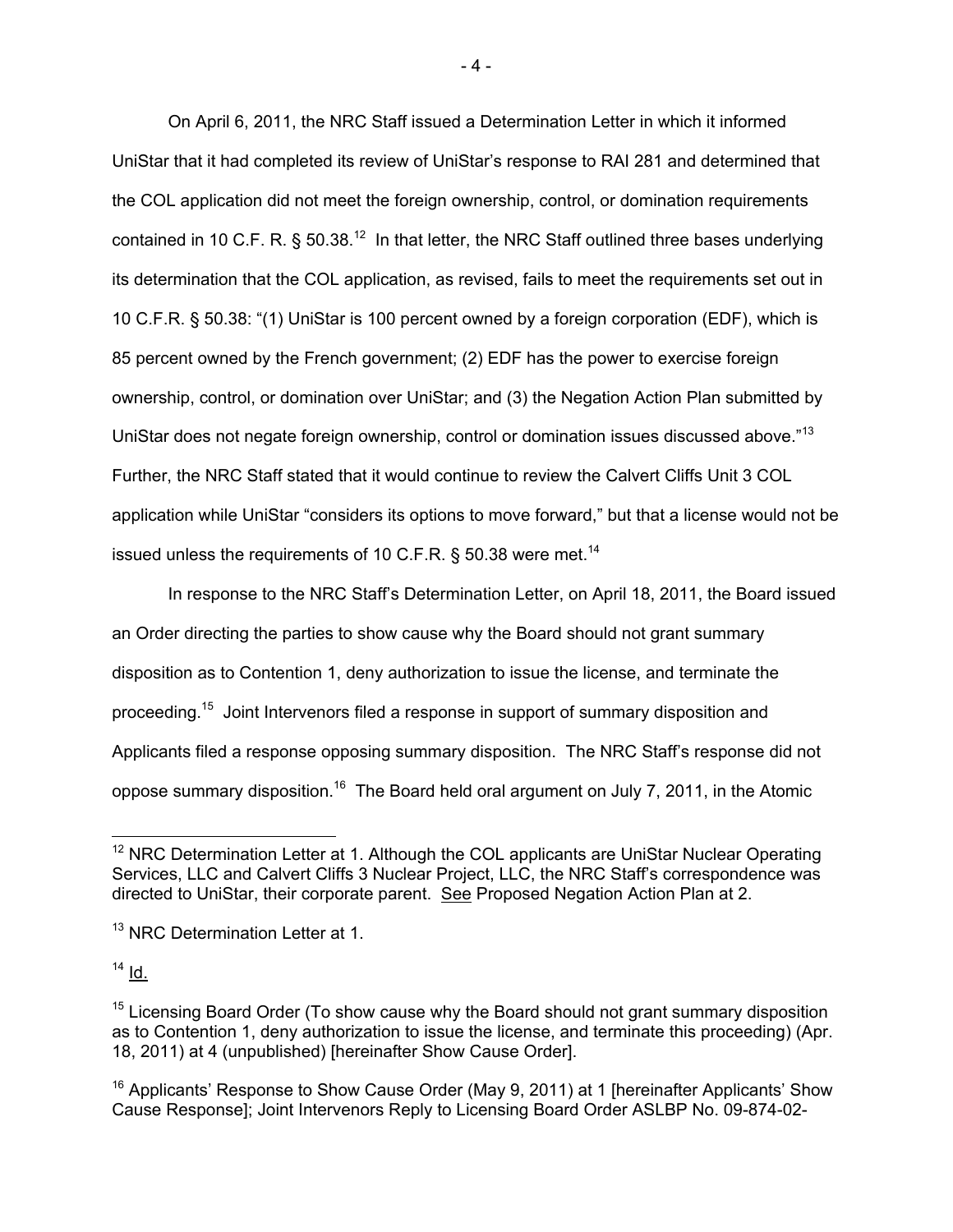Safety and Licensing Board Panel's hearing room in Rockville, Maryland, to discuss: "(1) the parties' responses to the Board's April 18, 2011 Order; and (2) whether an evidentiary hearing should proceed on Contention 10C were the Board to grant summary disposition as to Contention 1."17

 On August 26, 2011, the Board issued a Memorandum and Order in which it deferred ruling on Contention 1 until the issuance of the Board's Partial Initial Decision on Contention 10C.<sup>18</sup> The Board is issuing its Partial Initial Decision on Contention 10C separate from, but concurrently with, this Order.<sup>19</sup>

# II. LEGAL STANDARDS

# A. Summary Disposition

The standards for summary disposition in Subpart L proceedings, such as this, are set

forth in 10 C.F.R. § 2.1205. That regulation in turn directs licensing boards to apply the same

standards for granting or denying summary disposition as would be applied in Subpart G

 COL-BD01 (May 9, 2011) at 1 [hereinafter Joint Intervenors' Show Cause Response]; Staff's Response to the Atomic Safety and Licensing Board's Show Cause Order Regarding Contention 1 (May 9, 2011) at 1 [hereinafter NRC Staff's Show Cause Response]; Applicants' Reply to Responses to Show Cause Order (May 23, 2011) at 1 [hereinafter Applicants' Show Cause Reply]; Joint Intervenors Reply to Applicant's and NRC Staff's Responses to Licensing Board Order ASLBP No. 09-874-02-COL-BD01 (May 23, 2011) at 1 [hereinafter Joint Intervenors' Show Cause Reply]; Staff's Reply to the Applicants' and Joint Intervenors' Response to the Atomic Safety and Licensing Board's Show Cause Order (May 23, 2011) at 1 [hereinafter NRC Staff's Show Cause Reply]; see also NRC Staff's Show Cause Response, Attachment 1, Affidavit of Anneliese Simmons Concerning Contention 1 Foreign Ownership Control or Domination (May 9, 2011) at 1 [hereinafter NRC Staff Affidavit]. In addition, the NRC Staff filed a surreply on June 2, 2011, and Applicants filed a reply to the NRC Staff's surreply on June 13, 2011. NRC Staff's Motion to Allow a Surreply (June 2, 2011) at 1; Staff's Surreply to Applicant's Reply to Show Cause Order (June 2, 2011) at 1 [hereinafter NRC Staff Surreply]; Applicants' Response to NRC Staff Motion for Leave to File a Surreply (June 13, 2011) at 1 [hereinafter Applicants' Response to Surreply].

<sup>17</sup> See Licensing Board Order (Scheduling Oral Argument) (June 24, 2011) at 1 (unpublished).

<sup>18</sup> Licensing Board Order (Denying Summary Judgment of Contention 10C, Denying Amended Contention 10C, and Deferring Ruling on Contention 1) (August 26, 2011) at 1 (unpublished) [hereinafter Order Deferring Ruling].

<sup>19</sup> LBP-12-17, 76 NRC (Aug. 30, 2012).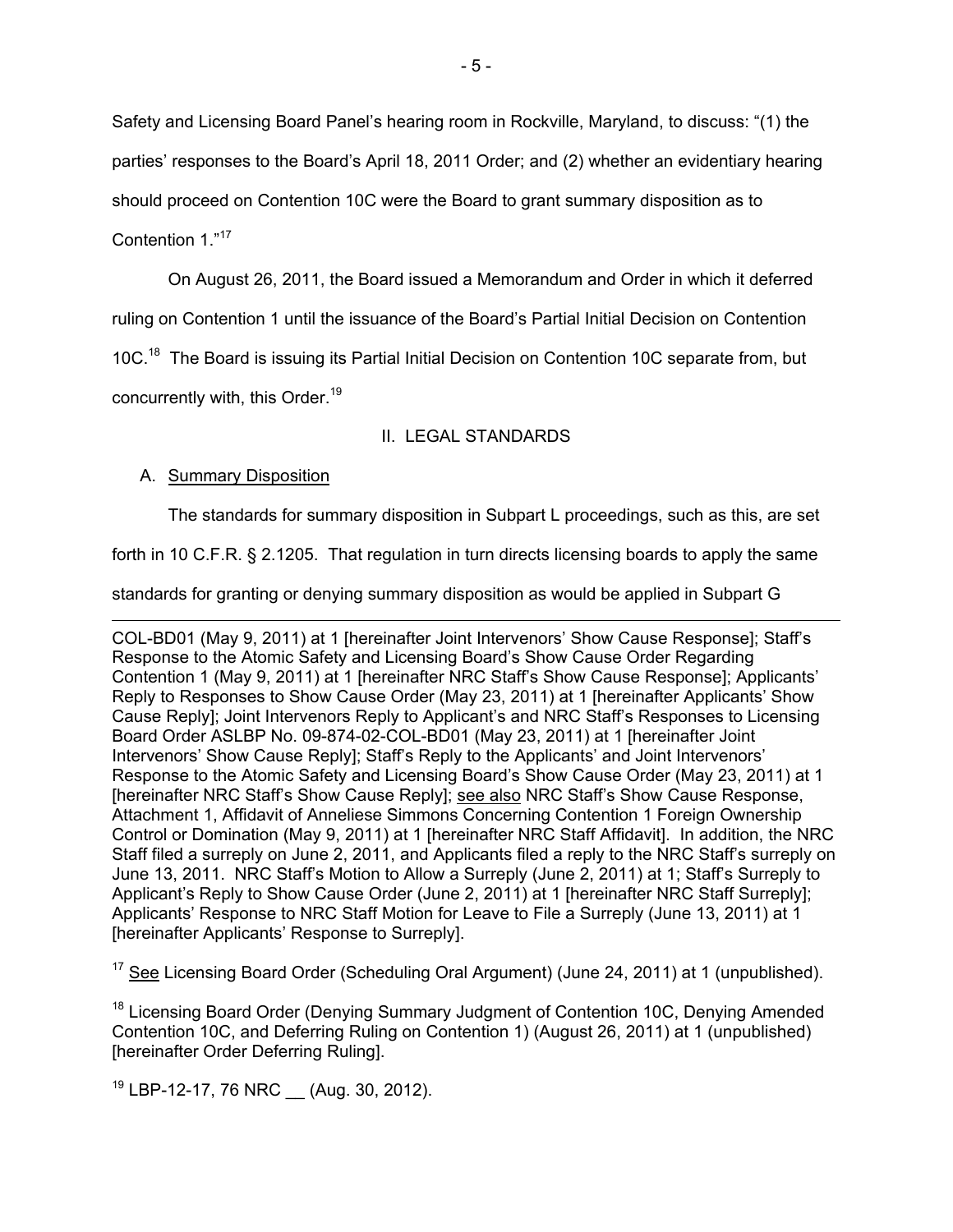proceedings, which are set forth in 10 C.F.R. § 2.710.<sup>20</sup> Under 10 C.F.R. § 2.710(d)(2), a moving party is entitled to summary disposition "if the filings in the proceeding, . . . together with the statements of the parties and the affidavits, if any, show that there is no genuine issue as to any material fact and that the moving party is entitled to a decision as a matter of law." Generally, when ruling on motions for summary disposition, the Commission applies standards analogous to the standards used by the federal courts when ruling on motions for summary judgment under the comparable Rule 56 of the Federal Rules of Civil Procedure.<sup>21</sup>

A party seeking summary disposition bears the initial burden of "showing the absence of a genuine issue as to any material fact" and that it is entitled to judgment as a matter of law.<sup>22</sup> In addition, the Board must view the record in the light most favorable to the non-moving party.<sup>23</sup> Consequently, if the moving party fails to meet its burden, then "the Board must deny the motion—even if the opposing party chooses not to respond or its response is inadequate."<sup>24</sup> Thus, "[n]o defense to an insufficient showing is required."<sup>25</sup>

However, if the moving party meets its burden,  $26$  the party opposing the motion must "set forth specific facts showing that there is a genuine issue," and may not rely on "mere allegations

 $^{23}$  Id. at 102; see Poller v. Columbia Broadcasting Systems, Inc., 368 U.S. 464, 473 (1962).

<sup>24</sup> Advanced Medical Systems, CLI-93-22, 38 NRC at 102.

<sup>-</sup><sup>20</sup> 10 C.F.R. § 2.1205(c) ("In ruling on motions for summary disposition, the presiding officer shall apply the standards for summary disposition set forth in subpart G of this part.").

 $21$  Advanced Medical Systems, Inc. (One Factory Row, Geneva, Ohio 44041), CLI-93-22, 38 NRC 98, 102–03 (1993).

 $^{22}$  Id.

<sup>&</sup>lt;sup>25</sup> Cleveland Electric Illuminating Co. (Perry Nuclear Power Plant, Units 1 and 2), ALAB-443, 6 NRC 741, 754 (1977) (internal citations omitted).

 $26$  Although this summary disposition motion arises originally from the Board's Order directing the parties to show cause why the Board should not grant summary disposition as to Contention 1, deny authorization to issue the license, and terminate the proceeding, for practical purposes Joint Intervenors will be considered the moving party since they filed a response to that Order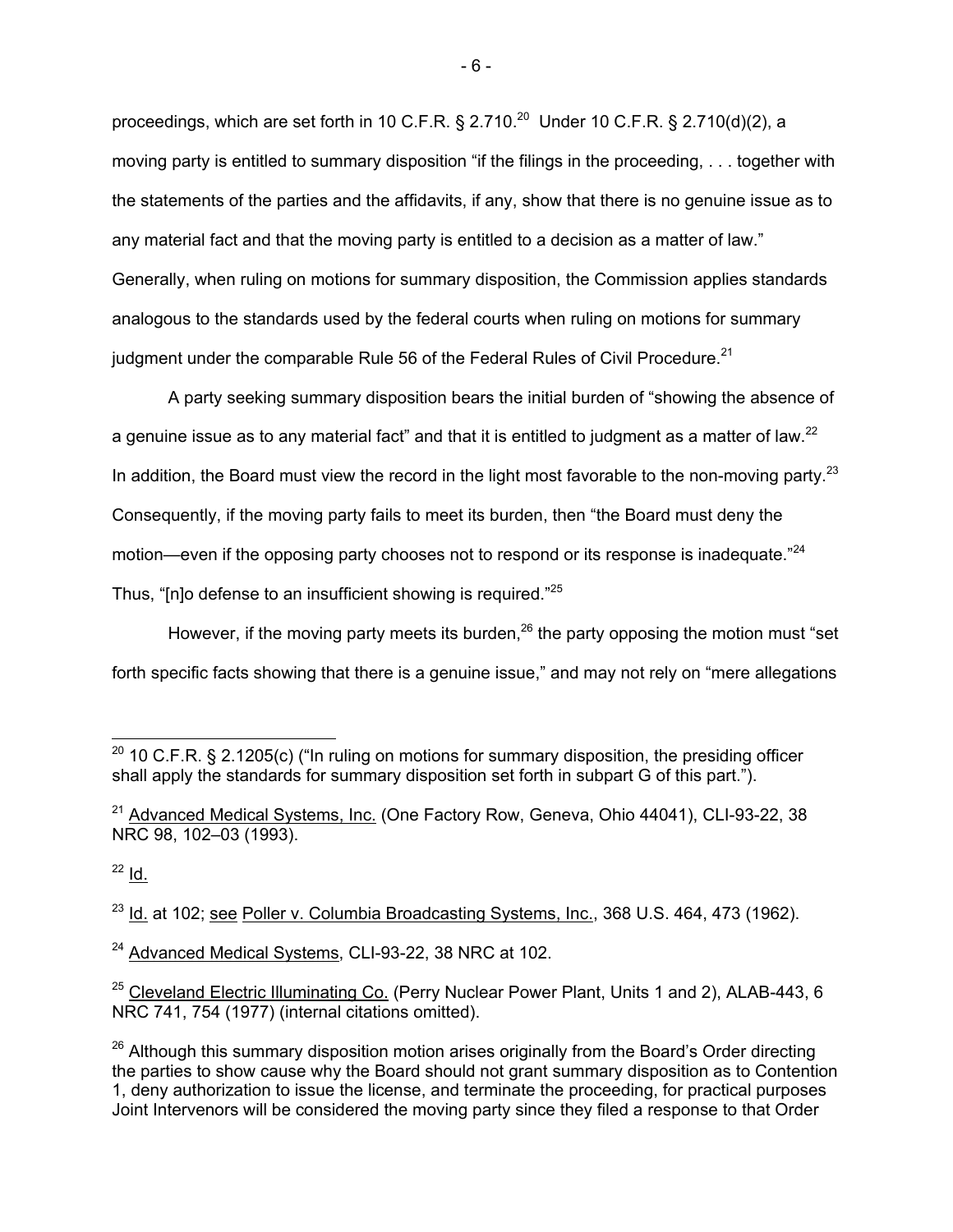or denials."<sup>27</sup> Mere assertions or general denials are insufficient.<sup>28</sup> While the opposing party need not demonstrate that it would prevail on the issues at hand, it must at least show that there is a genuine dispute of material fact to be tried.<sup>29</sup> Thus, if, after considering all of the arguments and facts proffered by the parties, no genuine issue of material fact exists, the Board may dispose of all arguments based on the pleadings.<sup>30</sup>

# B. Foreign Ownership, Control, or Domination

Section 102 of the Atomic Energy Act of 1954 (AEA) states that any license issued for a

utilization or production facility for industrial or commercial purposes must meet the

requirements set out in Section 103 of the AEA. $31$  Section 103(d) of the AEA, in turn, prohibits

the NRC from issuing a reactor license to "any corporation or other entity if the Commission

knows or has reason to believe it is owned, controlled, or dominated by an alien, a foreign

corporation, or a foreign government."32

This proscription is reiterated in 10 C.F.R. § 50.38 of the NRC regulations, "Ineligibility of certain applicants," which states that:

 $\overline{a}$ supporting summary disposition of Contention 1. See Show Cause Order; Joint Intervenors' Show Cause Response.

<sup>27</sup> Perry, ALAB-433, 6 NRC at 102-03.

<sup>28</sup> Id. at 102; Houston Lighting and Power Co. (Allens Creek Nuclear Generating Station, Unit 1), ALAB–629, 13 NRC 75, 78 (1981); see also Virginia Electric and Power Co. (North Anna Power Station, Units 1 and 2), ALAB–584, 11 NRC 451, 455 (1980).

 $29$  Advanced Medical Systems, CLI-93-22, 38 NRC at 102; see Public Service Co. of New Hampshire (Seabrook Station, Units 1 and 2), CLI–92–8, 35 NRC 145, 154 (1992) (to avoid summary disposition, intervenors must present contrary evidence so significantly probative that it creates a material factual issue).

30 Advanced Medical Systems, CLI-93-22, 38 NRC at 102.

 $31$  Atomic Energy Act of 1954 as amended, 42 U.S.C. § 2132(a). Calvert Cliffs Unit 3 is a "production or utilization facility" as defined in 10 C.F.R. § 50.2. See 10 C.F.R. § 50.2 (defining production and utilization facilities).

 $32$  42 U.S.C. § 2133(d).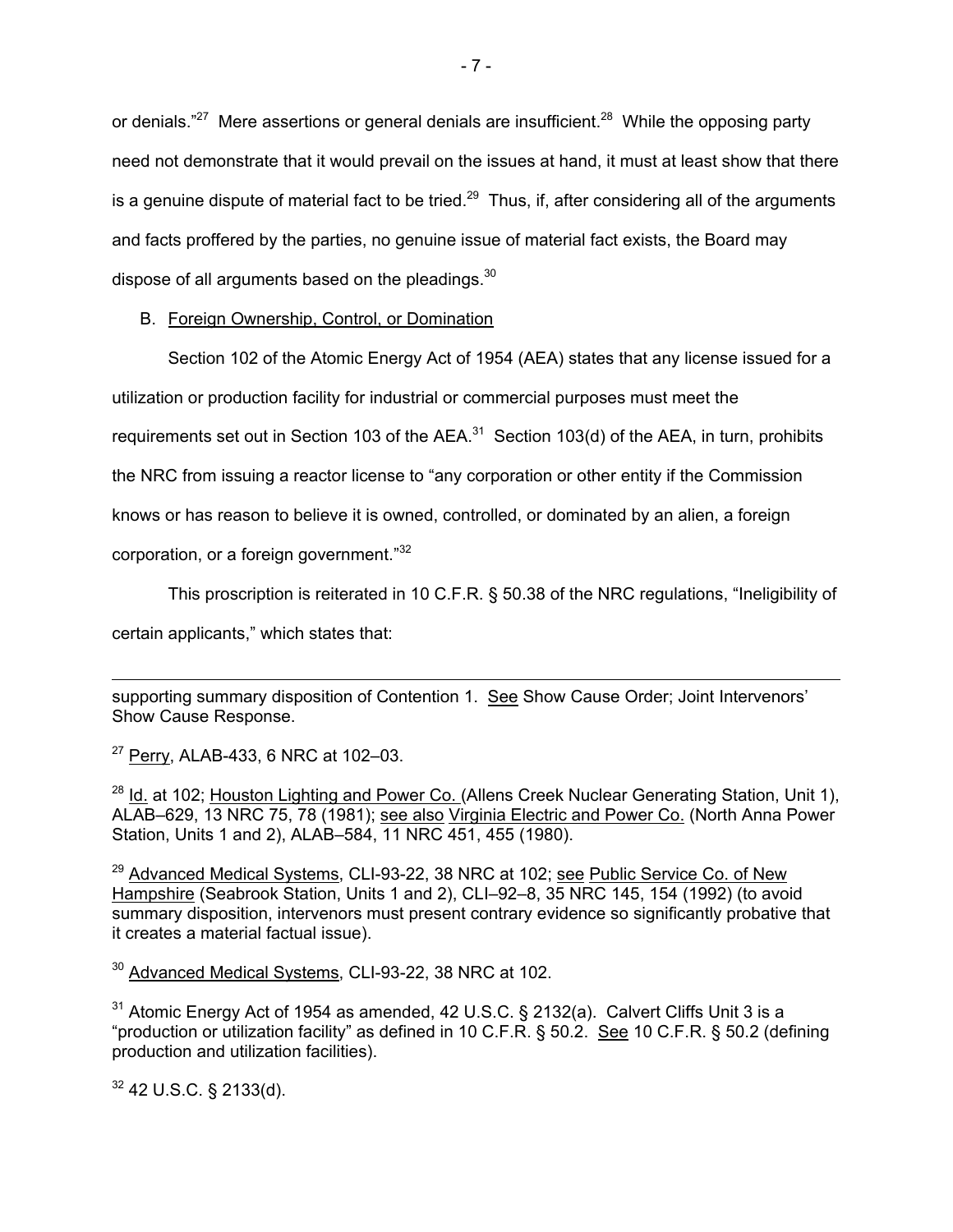"[a]ny person who is a citizen, national, or agent of a foreign country, or any corporation, or other entity which the Commission knows or has reason to believe is owned, controlled, or dominated by an alien, a foreign corporation, or a foreign government, shall be ineligible to apply for and obtain a license."

Moreover, 10 C.F.R. § 52.75, which applies specifically to applications for combined licenses

under 10 C.F.R. Part 52, Subpart C, provides that "[a]ny person except one excluded by § 50.38

of this chapter may file an application for a combined license for a nuclear power facility with the

Director, Office of New Reactors or Director, Office of Nuclear Reactor Regulation, as

appropriate." Thus, a person excluded by Section 50.38 is ineligible even to apply for a license,

much less to receive one.

The NRC's Standard Review Plan on Foreign Ownership, Control, or Domination (SRP)

"contains the review procedures used by the staff to evaluate applications for the issuance or transfer of control of a production or utilization facility license in light of the prohibitions in sections 103d and 104d of the Atomic Energy Act and in 10 CFR 50.38 against issuing such reactor licenses to aliens or entities that the Commission 'knows or has reason to believe' are owned, controlled, or dominated by foreign interests."33

The SRP explains that an entity is considered to be under foreign ownership, control, or

domination "whenever a foreign interest has the 'power,' direct or indirect, whether or not

exercised, to direct or decide matters affecting the management or operations of the

applicant."<sup>34</sup> The SRP cautions that there is generally no specific ownership percentage above

which the NRC Staff would conclusively determine that an applicant is per se controlled by

foreign interests.<sup>35</sup> Instead, foreign control "must be interpreted in light of all the information that

bears on who in the corporate structure exercises control over what issues and what rights may

 $35$   $Id.$ 

<sup>-</sup><sup>33</sup> Final Standard Review Plan on Foreign Ownership, Control, or Domination, 64 Fed. Reg. 52,355 (Sept. 28, 1999), cited in Calvert Cliffs 3 Nuclear Project, LLC, and UniStar Nuclear Operating Services, LLC (Calvert Cliffs Nuclear Power Plant, Unit 3), CLI-09-20, 70 NRC 911, 920 (2009).

<sup>&</sup>lt;sup>34</sup> 64 Fed. Reg. at 52,358.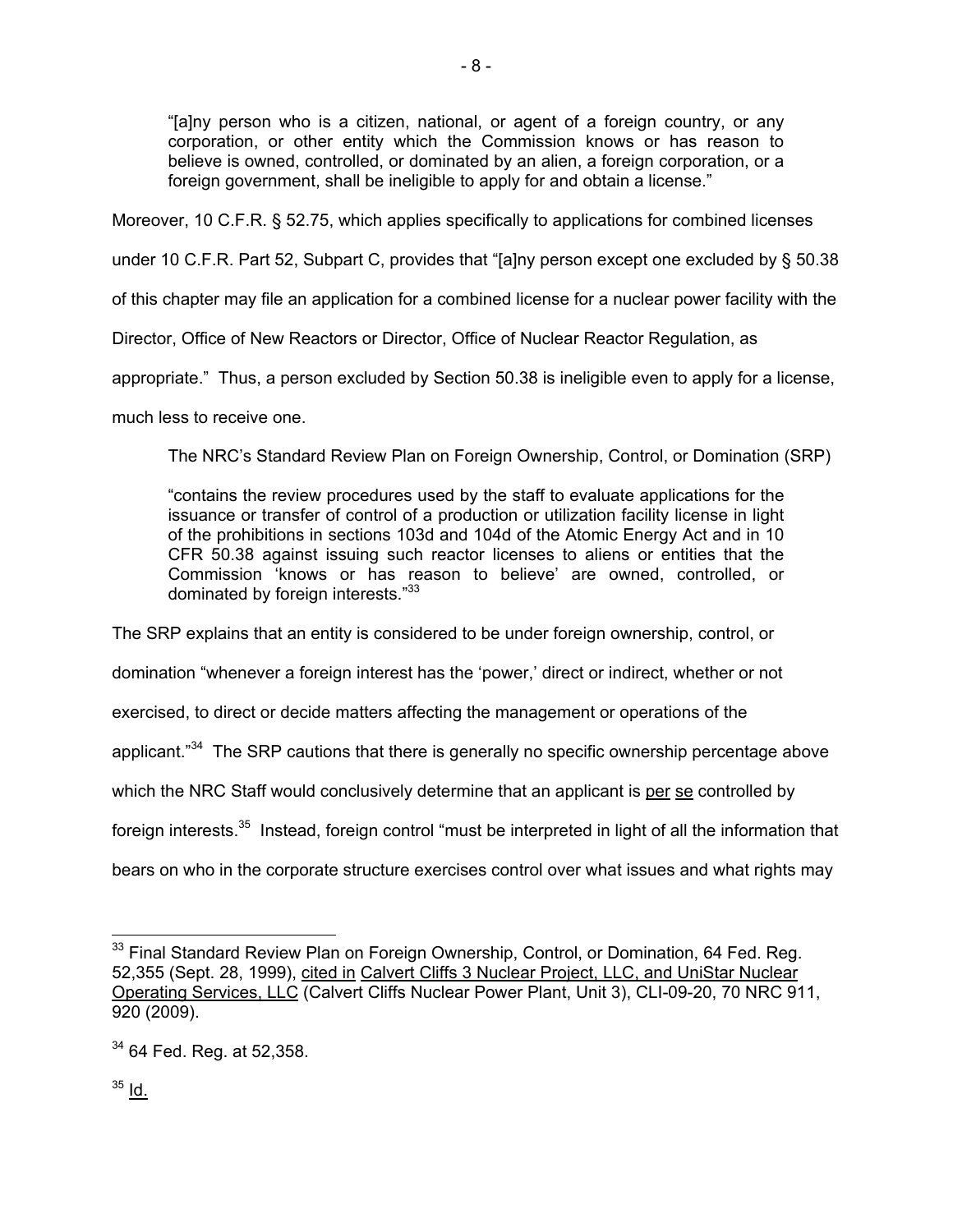be associated with certain types of shares."<sup>36</sup> Under the SRP, applicants are permitted to use negation action plans to negate potential foreign ownership, control, or domination.<sup>37</sup> When conducting a foreign ownership, control, or domination inquiry, the focus should be on "safeguarding the national defense and security."<sup>38</sup>

 Although, in general, the SRP avoids designating a foreign ownership percentage that would make an applicant per se controlled by foreign interests, it nonetheless repeatedly states that a completely (*i.e.*, 100 percent) foreign-owned applicant would be ineligible to receive a license. The SRP provides that "[w]here an applicant that is seeking to acquire a 100 percent interest in the facility is wholly owned by a U.S. company that is wholly owned by a foreign corporation, the applicant will not be eligible for a license."39 The only such situation that the SRP suggests might be permissible is where the Commission knows that the foreign owner's stock is "largely" owned by U.S. citizens.<sup>40</sup> That limited qualification to the general prohibition on 100 percent foreign ownership does not apply in this case. No party has argued that EDF is largely owned by U.S. citizens. On the contrary, it is undisputed that EDF is largely owned by the French government.

#### III. ANALYSIS

# A. Parties' Positions

 Joint Intervenors argue that the Board should grant summary disposition as to Contention 1, deny authorization to issue the license, and terminate this proceeding. According to Joint Intervenors, UniStar's acquisition of Constellation's 50 percent interest in Calvert Cliffs

<sup>36</sup> Id.

-

 $37$  Id. at 52,359.

<sup>&</sup>lt;sup>38</sup> Id. at 52,358.

 $39$  Id.; see also Tr. at 198.

 $40$  64 Fed. Reg. at 52,358.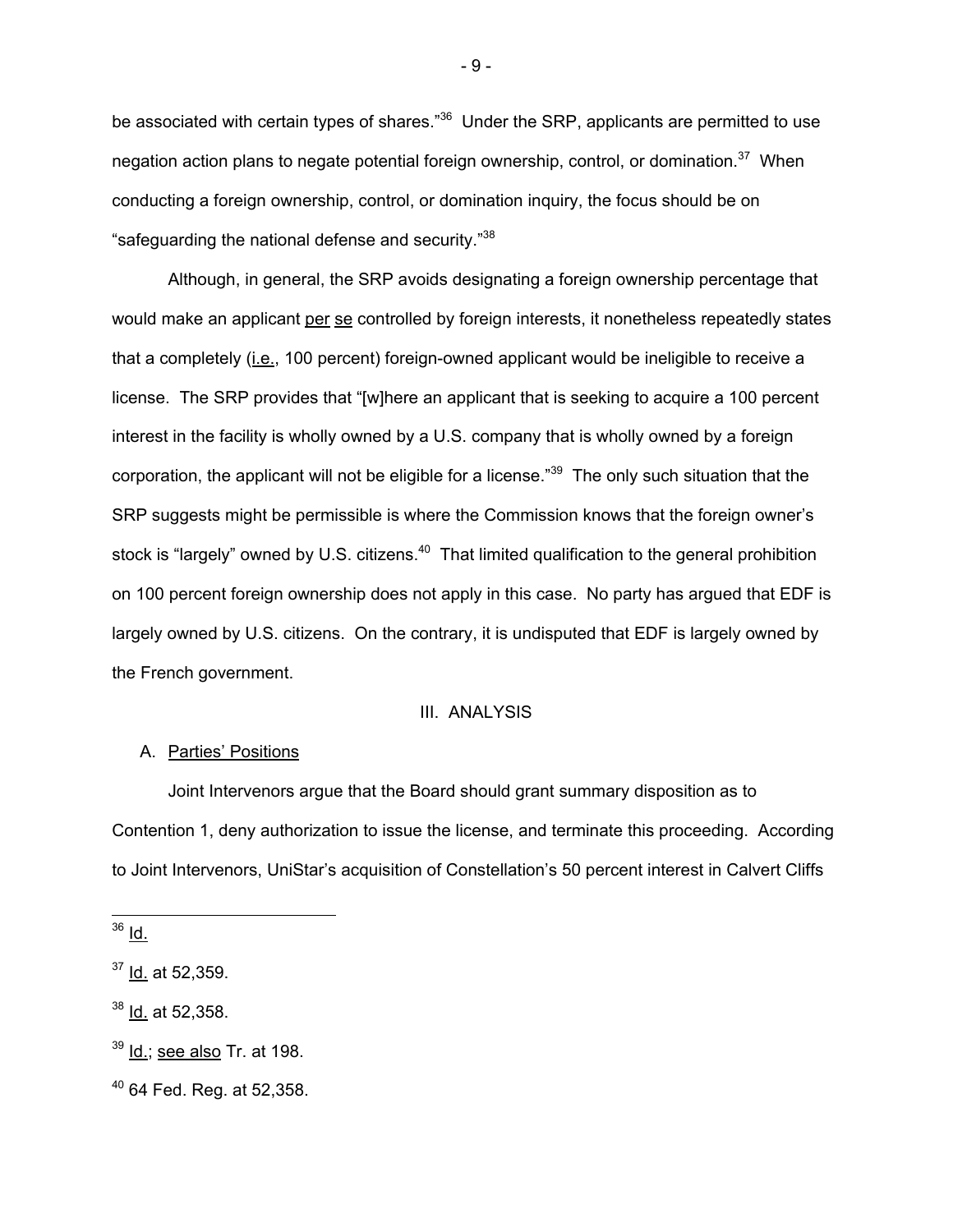Unit 3 (thereby raising UniStar's interest to 100 percent) renders Applicants ineligible to receive, or even to apply for, a license under both 10 C.F.R. § 50.38 and the AEA.<sup>41</sup> Joint Intervenors caution that giving Applicants additional time to find a suitable American partner, and thus to meet the foreign ownership, control, or domination requirements, could lead to an "open-ended proceeding."<sup>42</sup> They find this particularly disturbing given that "the Applicant provides no information whatsoever as to whether it has identified a potential partner(s); whether it has been or currently is in any negotiations with a potential partner(s); or any type of time frame at all as to when a partner may be expected to join with Applicant."<sup>43</sup> In addition, Joint Intervenors note that an open-ended proceeding would pose unnecessary burdens on them, given that they are pro se and would be required to make "endless" monthly disclosures.<sup>44</sup>

NRC Staff does not oppose granting summary disposition of Contention 1.<sup>45</sup> The NRC Staff acknowledges that there are no genuine issues as to any material fact in dispute concerning Contention 1 and agrees that the Board could deny authorization to issue the license and terminate this proceeding.<sup>46</sup> Upon review of Applicants' response to RAI 281, the

 $43$  Id.

 $\overline{a}$ 

 $44$  Id. at 4.

 $46$  Id. at 5, 10.

 $41$  Joint Intervenors' Show Cause Response at 1. Further, Joint Intervenors arque that the NRC Staff should not be allowed to continue reviewing the license applications of ineligible applicants and that the NRC Staff should direct its resources towards other priorities such as examining the implications of the recent Fukushima nuclear accident. Id. at 2. In making this argument, Joint Intervenors imply that the Board should direct the NRC Staff to discontinue its review of the license application at issue. However, it is well established that boards lack the authority to direct the NRC Staff's regulatory reviews. See Duke Energy Corp. (Catawba Nuclear Station, Units 1 and 2), CLI-04-6, 59 NRC 62, 74 (2004). If Joint Intervenors wish to pursue this issue, they will have to do so with the NRC Staff or before the Commission.

 $42$  Joint Intervenors' Show Cause Response at 3 ("[h]aving been ruled ineligible to receive a combined license, the April 26 letter from the Applicant appears to now seek an unlimited amount of time to attempt to become eligible").

<sup>45</sup> NRC Staff's Show Cause Response at 1, 10.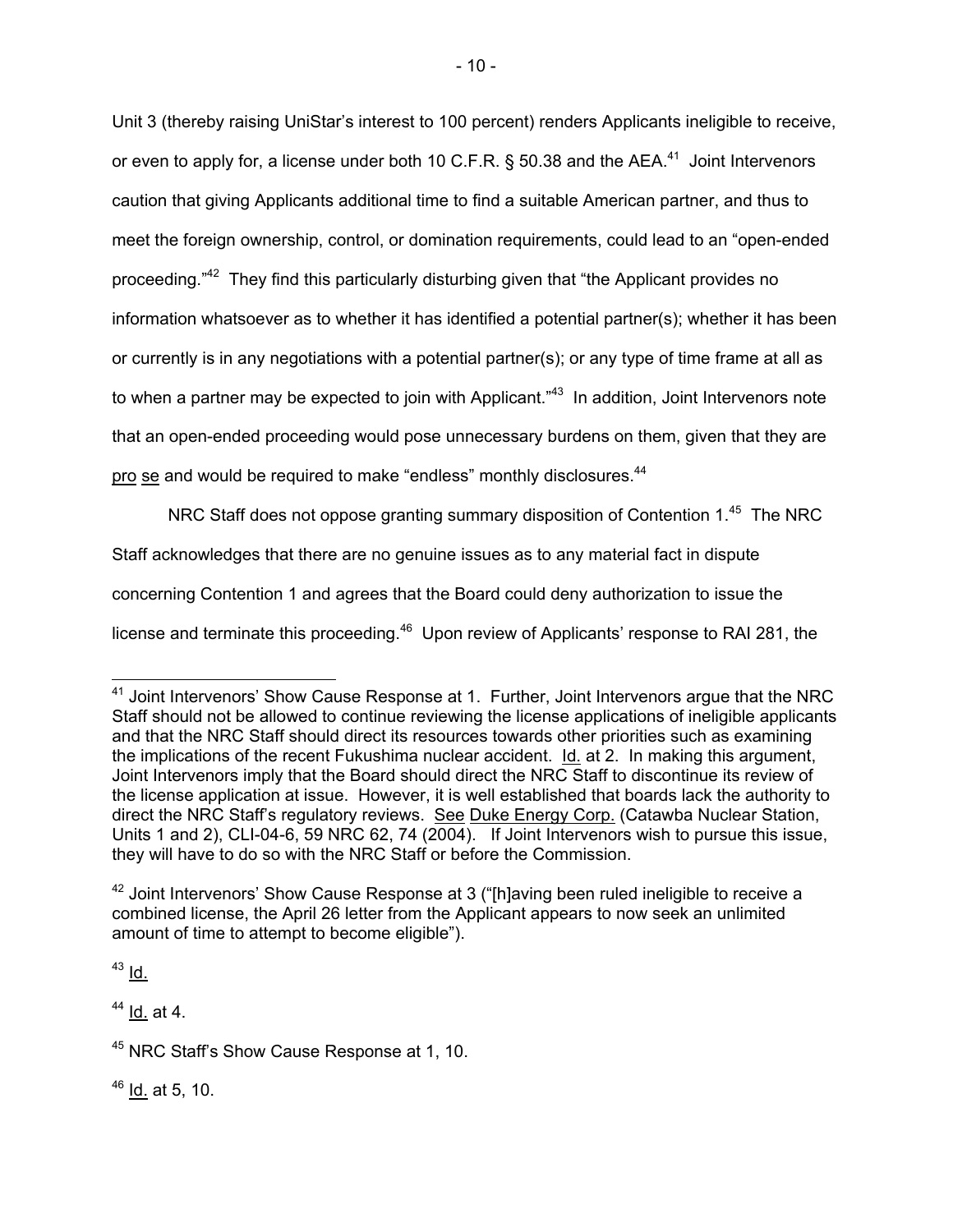NRC Staff confirmed that Applicants are currently 100 percent owned by a foreign corporation,  $EDF<sup>47</sup>$  The NRC Staff then determined whether EDF exercises foreign control or domination over Applicants.<sup>48</sup> Based on its review of Applicants' response to RAI 281, the NRC Staff found that "EDF exercises both direct and indirect influence over the applicant in the governance structure" and thus is foreign owned, controlled, or dominated in contravention of the SRP on Foreign Ownership, Control, or Domination.<sup>49</sup> Specifically, the NRC Staff concluded that: (1) "EDF, as the 100% owner of UniStar, exercises extensive and broad authority over UniStar and the intermediate companies"; (2) "[n]on U.S. Citizen representatives of EDF sit on the boards of directors of all the intermediate companies from the parent to the licensee"; and (3) EDF has the authority to appoint manager and key officers for all the intermediate authorities."<sup>50</sup> Moreover, the NRC Staff reviewed the proposed Negation Action Plan submitted by Applicants in conjunction with their response to RAI 281 and concluded that the plan does not sufficiently negate EDF's ownership, control, or domination of Applicants.<sup>51</sup> As a result, the NRC Staff does not oppose summary disposition of Contention 1.52

 The NRC Staff also stated, however, that, were the Board to grant summary disposition of Contention 1, the Board could terminate the proceeding, but it could also decide to move ahead with the pending environmental contention (Contention 10C). $53$  The NRC Staff also suggested that the Board might "wish to hold Contention 1 in abeyance until such time as the

 $48$  Id.

 $\overline{a}$ 

- $49$  Id.
- $50$  Id.
- $51$  Id.

 $52$  Id. at 10; see also NRC Staff Affidavit.

<sup>53</sup> NRC Staff's Show Cause Response at 10 (citing *Progress Energy Florida, Inc.* (Levy County Nuclear Power Plant, Units 1 and 2), LBP-10-20, 72 NRC 571 (2010).

- 11 -

<sup>&</sup>lt;sup>47</sup> <u>Id.</u> at 7.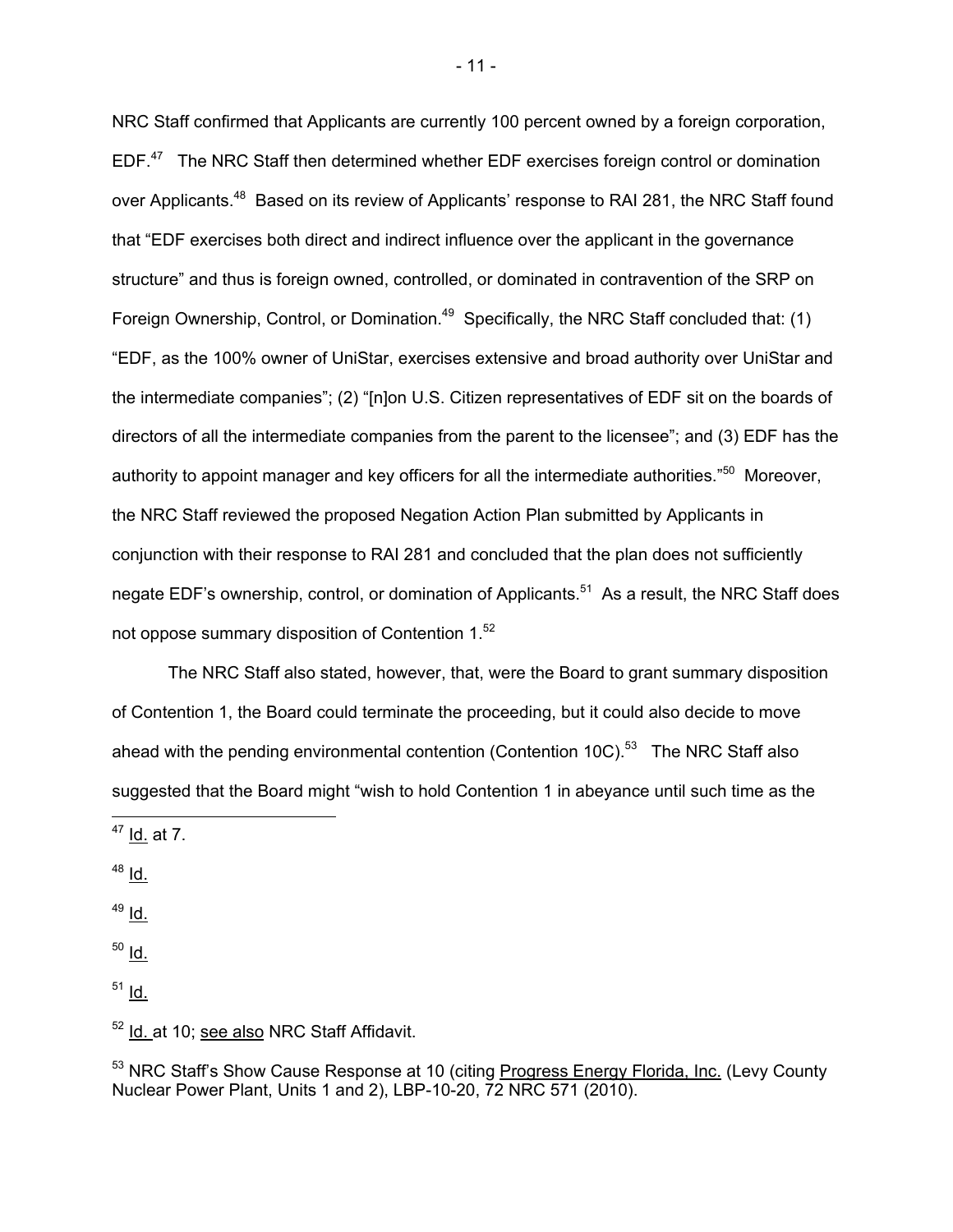Applicant amends its application to address the foreign ownership issue and the Staff concludes its review of the amended application."<sup>54</sup> This is because, according to the NRC Staff, "[a]t this point it is not known what degree of foreign ownership may be present for CCNNP3 in the event UniStar obtains a domestic partner and amends its application."55 Thus, "even if the Board were to find the license could not issue with the current application, the issue may come before the Board again after a domestic partner is obtained."<sup>56</sup>

 Applicants argue that summary disposition as to Contention 1 should not be granted, authorization to issue the license should not be denied, and this proceeding should not be terminated.<sup>57</sup> Applicants reiterate that they are committed to obtaining a U.S. partner and recognize that a COL for Calvert Cliffs Unit 3 may not be issued until an appropriate U.S. partner is obtained.<sup>58</sup> As a result, Applicants contend that any foreign ownership, control, or domination concerns can be addressed once an appropriate U.S. partner is found and the COL is amended accordingly.<sup>59</sup> Until then, Applicants contend that the issue is not ripe for review and any decision on the matter would be a mere advisory opinion.<sup>60</sup> Similarly, Applicants argue that the Board should not deny authorization to issue the license or terminate the proceeding because "[a]pplicants are routinely entitled to an opportunity to address any deficiency

55 Id.

-

56 Id.

 $58$  <u>Id.</u> at 7.

59 Id. at 7–8.

 $60$  <u>Id.</u> at 8.

<sup>54</sup> Id. at 11.

<sup>&</sup>lt;sup>57</sup> Applicants' Show Cause Response at 2.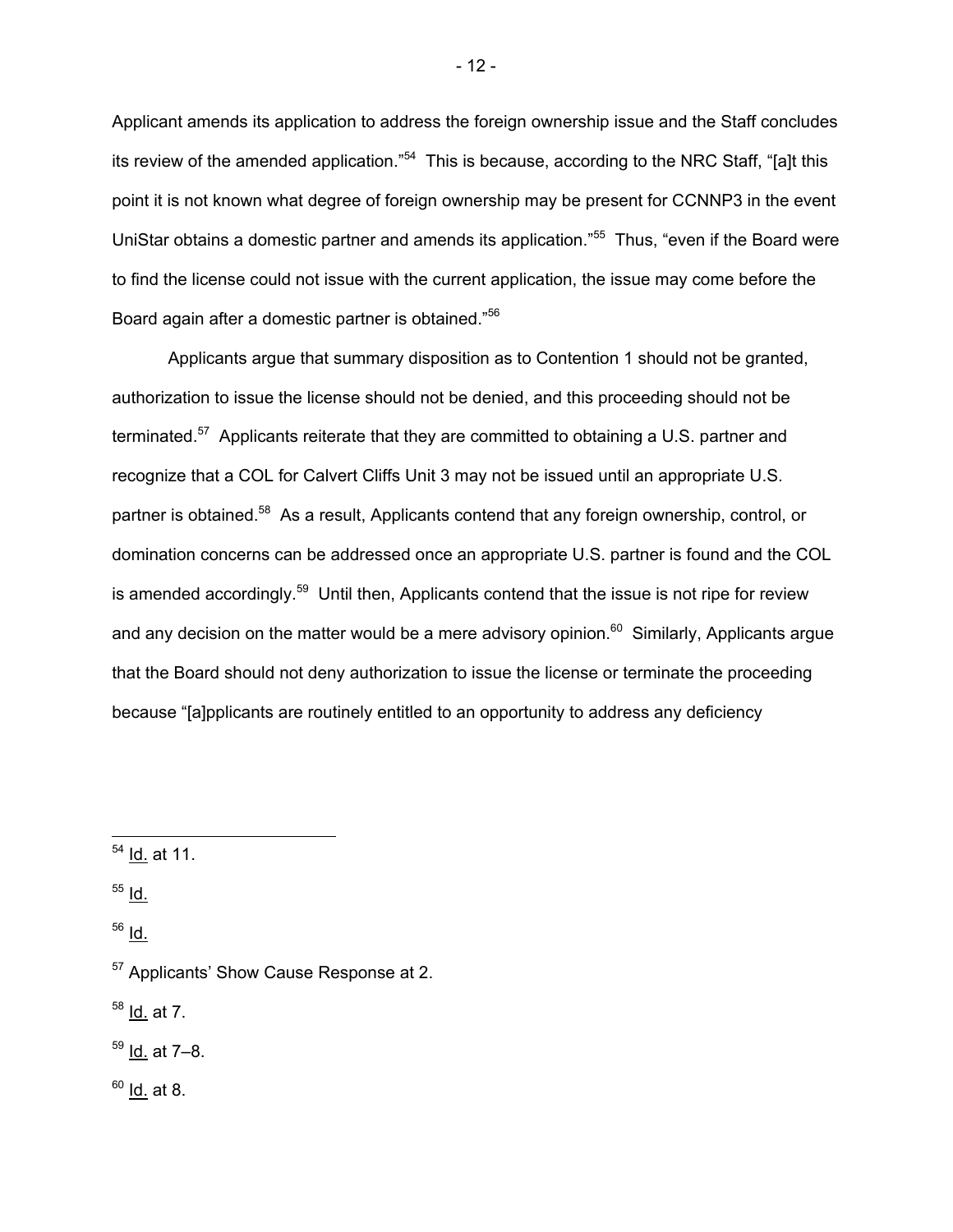perceived in the application" and "[r]esponding to issues raised during the NRC Staff review is fully consistent with the dynamic licensing process followed in Commission licensing matters."<sup>61</sup>

 In addition, Applicants appear to argue that Contention 1 is moot. Because Joint Intervenors originally proffered Contention 1 to address the then-current 50 percent foreign ownership scenario, and never supplemented or amended it reflect the now-current 100 percent foreign ownership scenario, Applicants claim that Contention 1 is, or is at least soon to be, moot and is thus a "poor vehicle<sup>[]</sup> for adjudicatory pronouncements of possible significance."<sup>62</sup>

#### B. Summary Disposition

 The Board agrees with Joint Intervenors that summary disposition of Contention 1 is appropriate, given that the license applicants are wholly owned by a U.S. company (UniStar) that is wholly owned by a foreign corporation (EDF).

The AEA clearly prohibits the NRC from issuing a reactor license to "any corporation or other entity if the Commission knows or has reason to believe it is owned, controlled, or dominated by an alien, a foreign corporation, or a foreign government."<sup>63</sup> The fact that Congress connected the three prohibitions with the conjunction "or" rather than "and" shows that a license may not be granted if any of the three prohibitions is violated. The same proscription is reiterated in 10 C.F.R. § 50.38. As previously explained, the applicable regulations not only prohibit issuing a COL to a foreign owned, controlled, or dominated entity; but they go as far as prohibiting such an entity from filing a COL application.

To be sure, neither the AEA nor the NRC's regulations define the percentage of foreign ownership that renders an applicant ineligible to apply for or receive a license. This suggests that the NRC has discretion in specifying the level of foreign ownership that would constitute a

-

<sup>61</sup> Id. at 11.

 $62$  Id. at 9.

 $63$  42 U.S.C. § 2133(d).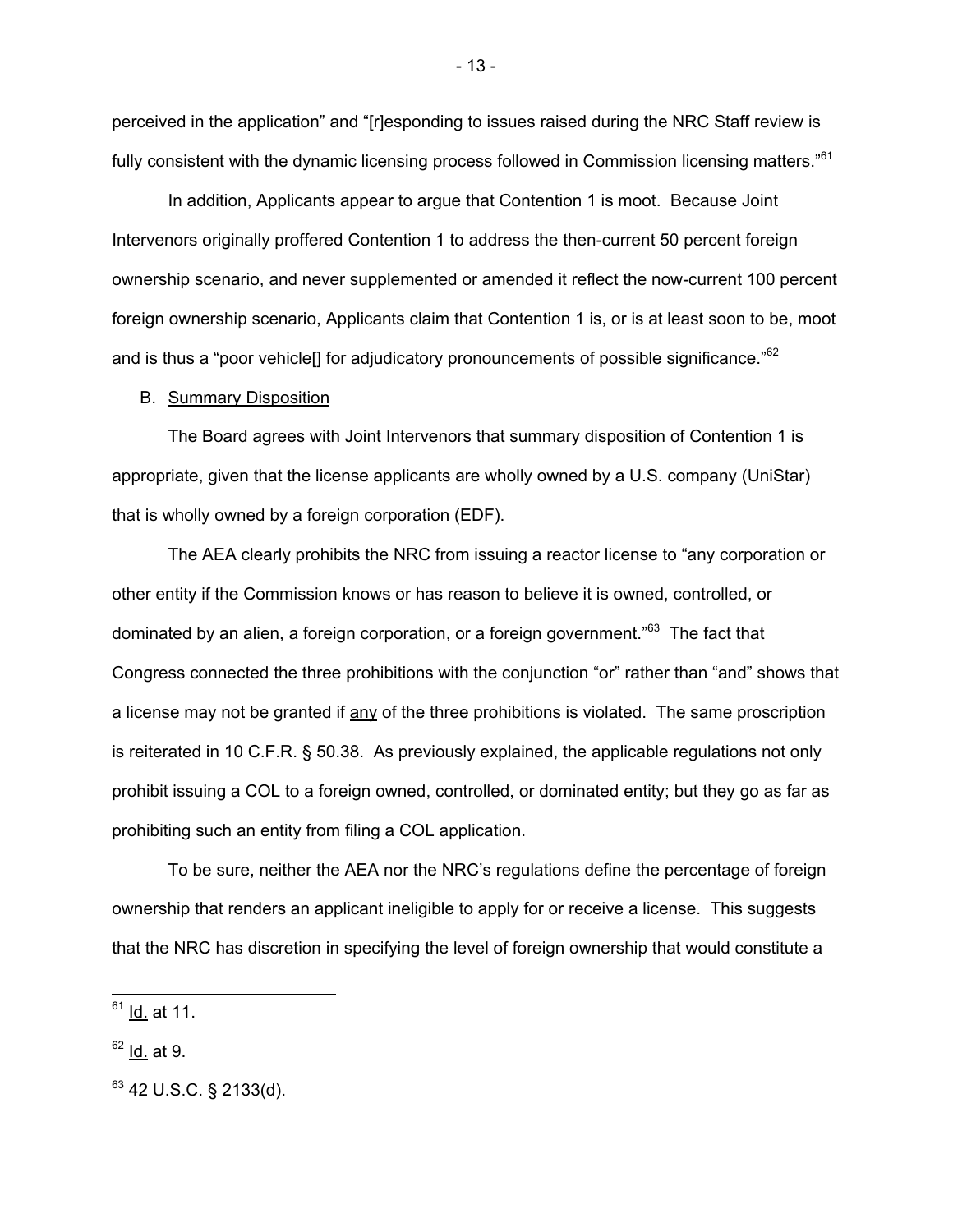violation of the AEA.<sup>64</sup> Similarly, the NRC has discretion in interpreting the meaning of its own regulations.<sup>65</sup>

But the agency's discretion in defining the meaning of "foreign ownership" in the AEA and in 10 C.F.R. § 50.38 is not unlimited. We must also keep in mind the "settled rule that a statute must, if possible, be construed in such fashion that every word has operative effect."<sup>66</sup> In doing so, a court "avoid[s] . . . any construction which implies that the legislature was ignorant of the meaning of the language it employed."<sup>67</sup> As the Supreme Court has cautioned, "no provision [of a statute] should be construed to be entirely redundant."<sup>68</sup>

Thus, it would be impermissible to construe the prohibition of foreign ownership so as to

make it redundant or otherwise deprive it of operative effect.<sup>69</sup> The language of AEA Section

103(d) shows that Congress thought foreign ownership itself should be sufficient to require

denial of a license in some circumstances. Although the AEA implicitly grants the NRC

substantial discretion in determining the threshold percentage at which foreign ownership

becomes too great, that threshold must at a minimum include 100 percent foreign ownership or

 $65$  Courts give controlling weight to an agency's interpretation of its own regulation unless it is "plainly erroneous or inconsistent with the regulation." Auer v. Robbins, 519 U.S. 452, 461 (1997) (quoting Robertson v. Methow Valley Citizens Council, 490 U.S. 332, 359 (1989) (quoting Bowles v. Seminole Rock & Sand Co., 325 U.S. 410, 414 (1945))).

<sup>66</sup> U.S. v. Nordic Village, Inc., 503 U.S. 30, 36 (1992) (citing U.S. v. Menasche, 348 U.S. 528, 538–39 (1955). Courts must "give effect, if possible, to every clause and word of a statute." Inhabitants of Montclair Tp. v. Ramsdell, 107 U.S. 147, 152 (1883).

<sup>67</sup> Inhabitants of Montclair Tp., 107 U.S. at 152.

 $\overline{a}$ 

 $68$  Kungys v. U.S., 485 U.S. 759, 778 (1988). Similarly, the Supreme Court has also stated that it is "hesitant to adopt an interpretation of a congressional enactment which renders superfluous another portion of that same law." Mackey v. Lanier Collection Agency, 486 U.S. 825, 837 (1988).

 $69$  Cf. Gersman v. Group Health Assn., Inc., 975 F. 2d 886, 890 (D.C. Cir. 1992) (citing Supreme Court precedent stating that a statute should not be interpreted so as to render a provision of it redundant or superfluous).

<sup>&</sup>lt;sup>64</sup> See United States v. Mead Corp., 533 U.S. 218, 226-227 (2001); Chevron U.S.A., Inc. v. NRDC, 467 U.S. 837 (1984).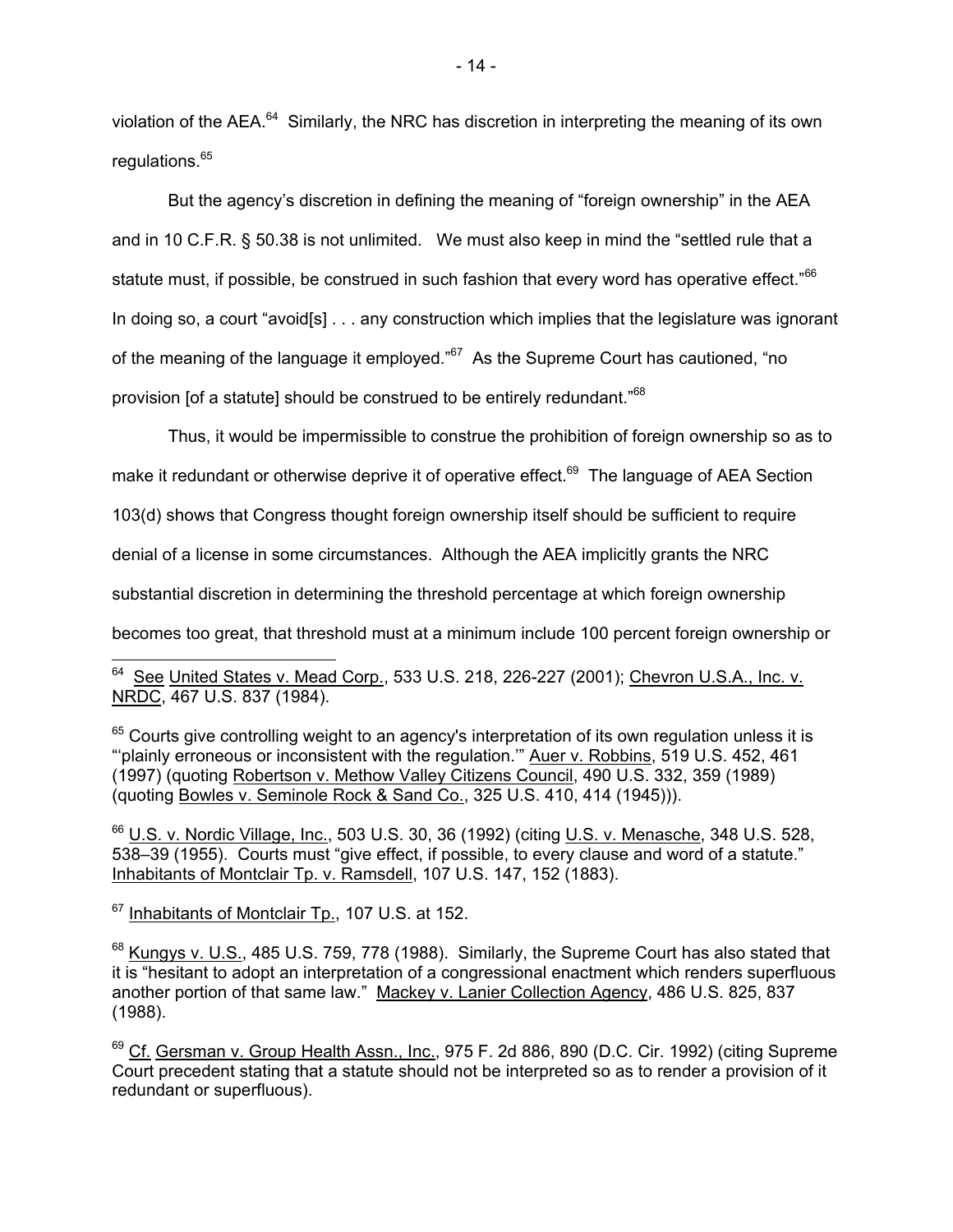the prohibition of foreign ownership in AEA Section 103(d) would be rendered superfluous.<sup>70</sup> Congress might just as well have written a statute that prohibited only foreign control or domination. The prohibition of foreign ownership in 10 C.F.R. § 50.38 would also be rendered superfluous if 100 percent foreign ownership is acceptable. Therefore, Section 103(d) of the AEA and 10 C.F.R. § 50.38 must be interpreted, at a minimum, as making a 100 percent foreign-owned applicant ineligible to receive a license.

This understanding is consistent with the SRP, which provides that when "an applicant that is seeking to acquire a 100 percent interest in the facility is wholly owned by a U.S. company that is wholly owned by a foreign corporation, the applicant will not be eligible for a license."<sup>71</sup> This interpretation mirrors that put forward by the NRC Staff: "one hundred percent ownership, anything else notwithstanding, would bar the issuance of a license."<sup>72</sup>

Consequently, no negation action plan would be sufficient to negate EDF's 100 percent foreign ownership of UniStar, and thus it is unnecessary for the Board to review Applicants' proposed Negation Action Plan or the NRC Staff's analysis of its alleged inadequacies.<sup>73</sup> We therefore are not persuaded by Applicants' argument that summary disposition is inappropriate because material facts remain in dispute.<sup>74</sup> On the contrary, the essential fact we require to decide this issue—that Applicants are 100 percent foreign-owned—is undisputed.

 Furthermore, as the NRC Staff argues, the cases Applicants cite fail to support their claim that 100 percent foreign ownership is permissible. In their response to the Board's Show

72 Tr. at 198.

<sup>73</sup> See NRC Staff Affidavit.

- 15 -

 <sup>70</sup> <u>See</u> 64 Fed. Reg. at 52,358.

 $71$  Id. As stated previously, the SRP envisions only one situation in which 100 percent foreign ownership might be permissible—i.e. where the Commission knows that the foreign owner's stock is 'largely' owned by U.S. citizens. Id.; supra note 40 and accompanying text. There is no indication that such circumstances are present in this case.

 $74$  Applicants' Response to Surreply at 2–3.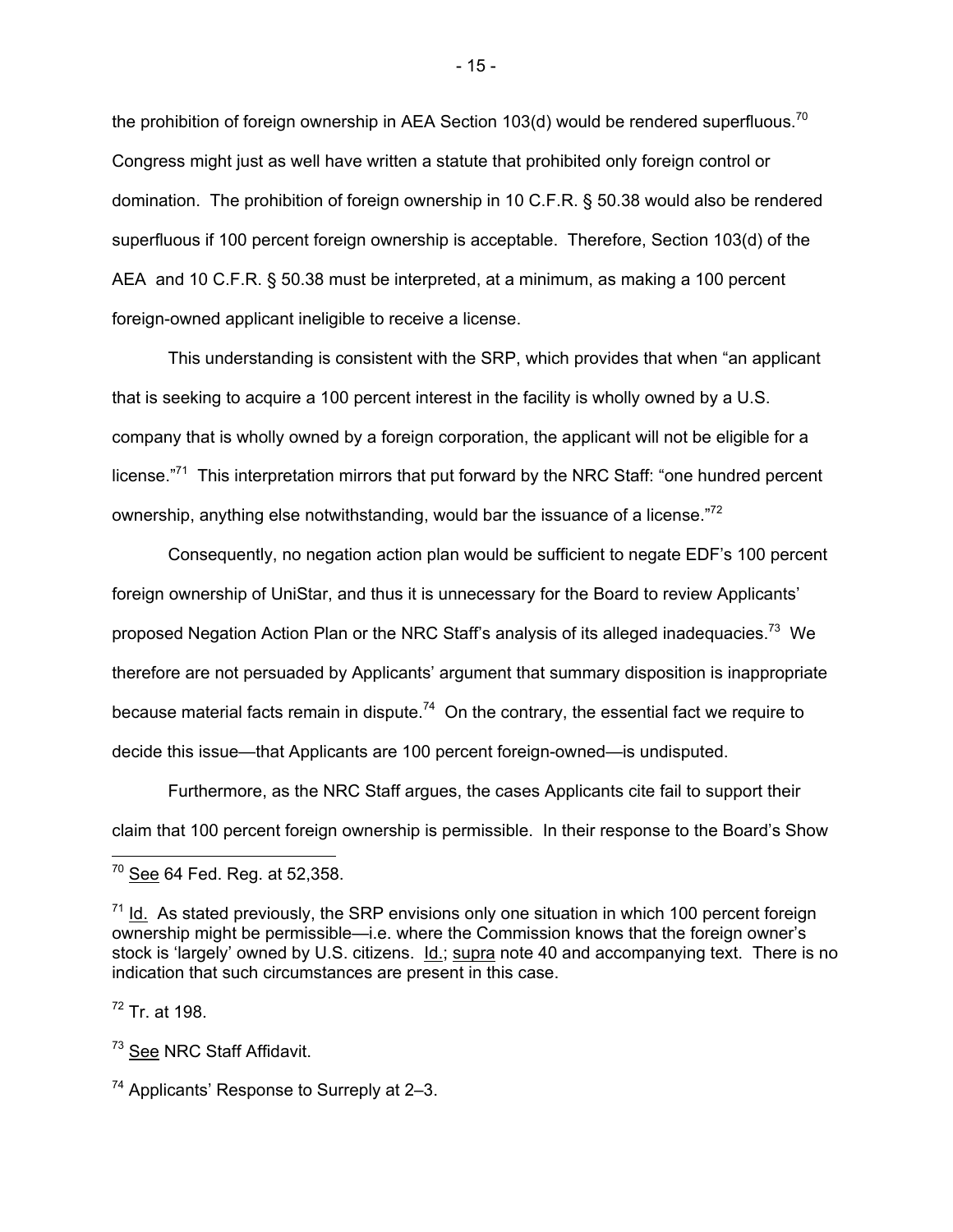Cause Order, Applicants stated that they "believe[] that 100 percent ownership of a licensee by a foreign entity can be acceptable under the Atomic Energy Act and NRC regulations (with appropriate negation of control), and that precedent exists to support that position."<sup>75</sup> Applicants failed, however, to offer any such supporting precedent in that response.

In their reply to the Board's Show Cause Order, Applicants again asserted that "the NRC has approved transfers of operating licenses to entities that are 100% owned by foreign companies" and thus that ". . . precedent illustrates that, with appropriate negation measures, FOCD concerns can be addressed for licenses wholly-owned by foreign parents or grandparents."<sup>76</sup> In support of these claims, Applicants cite New England Electric System— National Grid Group PLC (Seabrook Plant) and PacificCorp (Trojan Nuclear Plant).<sup>77</sup>

However, as the NRC Staff points out, these two cases do not support the proposition that 100 percent foreign ownership of a licensee is acceptable where, as here, the licensee will be the sole license holder.<sup>78</sup> Rather, both cases cited by Applicants involved Commission approval of minority owners transferring non-operating licenses to foreign companies through mergers in which the minority owners became wholly-owned subsidiaries of foreign companies.79 In the case of New England Electric System—National Grid Group PLC, the resulting total foreign ownership was 9.9 percent, while in the case of PacificCorp, the resulting

<sup>&</sup>lt;sup>75</sup> Applicants' Show Cause Response at 8.

<sup>&</sup>lt;sup>76</sup> Applicants' Show Cause Reply at 3.

 $77$  See id. at 3–4; see also "Order Approving Application Regarding Merger of New England Electric System and National Grid Group PLC," 64 Fed. Reg. 71,832 (Dec. 22, 1999) [hereinafter NEES Order]; "PacificCorp (Trojan Nuclear Plant); Order Approving Application Regarding Proposed Merger," 64 Fed. Reg. 63,060 (Nov. 18, 1999) [hereinafter PacificCorp Order].

<sup>&</sup>lt;sup>78</sup> See NRC Staff Surreply at 2.

<sup>&</sup>lt;sup>79</sup> See NEES Order: PacificCorp Order.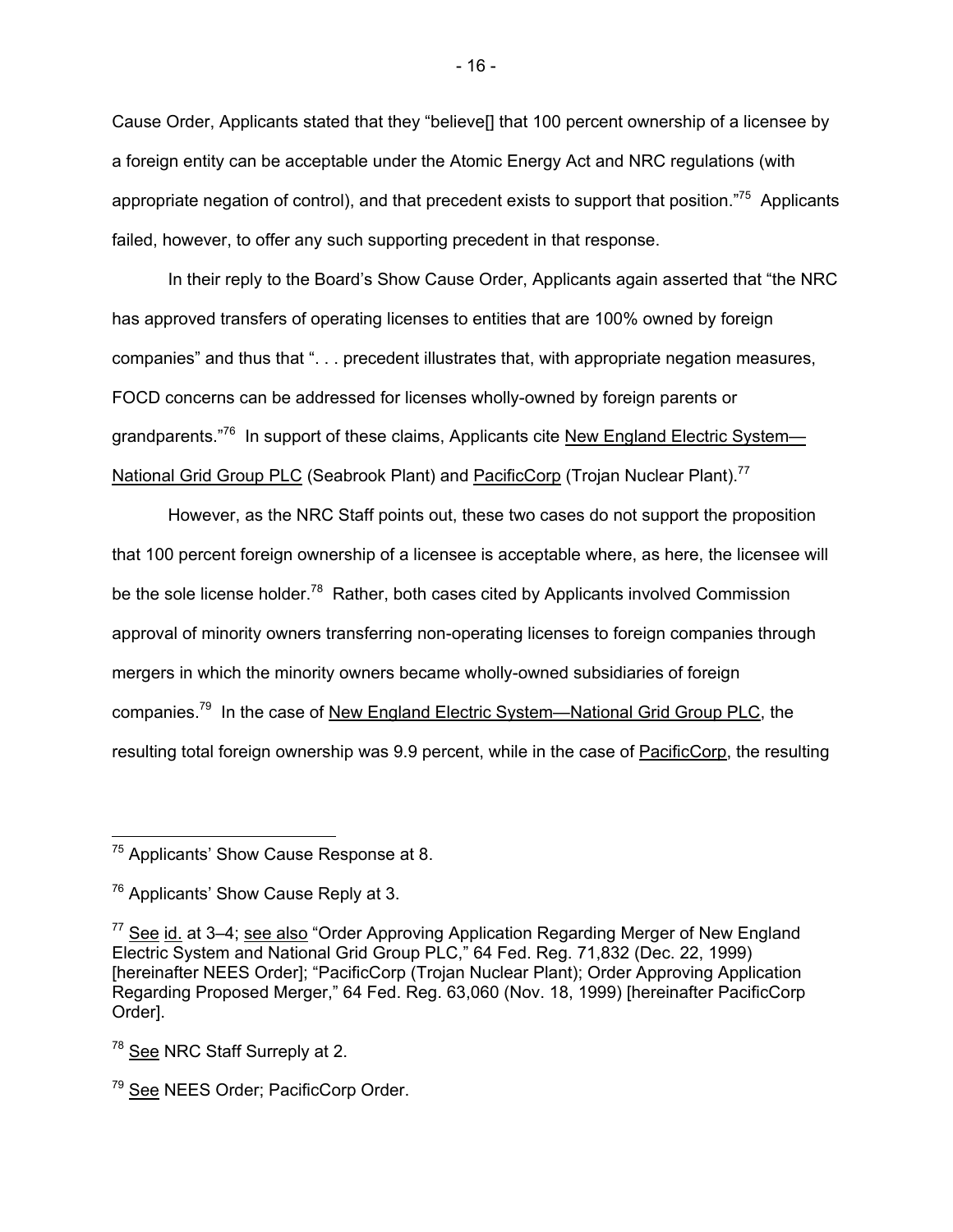total foreign ownership amounted to a mere 2.5 percent. $80$  While both cases involve minority owners that are wholly-owned by foreign companies, their small overall ownership interests pale in comparison to the extent of foreign ownership present in this proceeding, where both applicants are owned by UniStar, a company that is in turn 100 percent owned by EDF.

We are also not persuaded by Applicants' claim that the issue is not ripe for review, and that any opinion on the issue would therefore amount to an impermissible advisory opinion. $81$ Ripeness is a justiciability doctrine designed to prevent Article III courts from premature judicial review of abstract controversies and to "protect the agencies from judicial interference until an administrative decision has been formalized and its effects felt in a concrete way by the challenging parties."82 The ripeness doctrine is "drawn both from Article III limitations on judicial power and from prudential reasons for refusing to exercise jurisdiction."<sup>83</sup> Thus, that doctrine was developed for, and is directly applicable only to, Article III courts, not to an administrative tribunal such as a licensing board. In our proceedings, unlike challenges to agency action in federal courts, intervenors are not only permitted but are required to file their contentions in response to the license application, rather than await a fully formalized administrative decision.<sup>84</sup> And licensing boards must resolve those claims during the administrative process, not after its conclusion.

Nevertheless, the Commission has indicated that licensing boards should not consider premature contentions. In Crow Butte Resources,<sup>85</sup> a petitioner, the Oglala Sioux Tribe, alleged

<sup>80</sup> <u>Id.</u>

-

- 17 -

<sup>&</sup>lt;sup>81</sup> Applicants' Show Cause Response at 8, 10, 13.

 $82$  Abbott Laboratories v. Gardner, 387 U.S. 136, 148–49 (1967)

<sup>83</sup> Reno v. Catholic Social Services, Inc., 509 U.S. 43, 57, n.18 (1993) (citations omitted).

<sup>84 10</sup> CFR § 2.309(f)(2).

<sup>85</sup> CLI-09-9, 69 NRC at 348.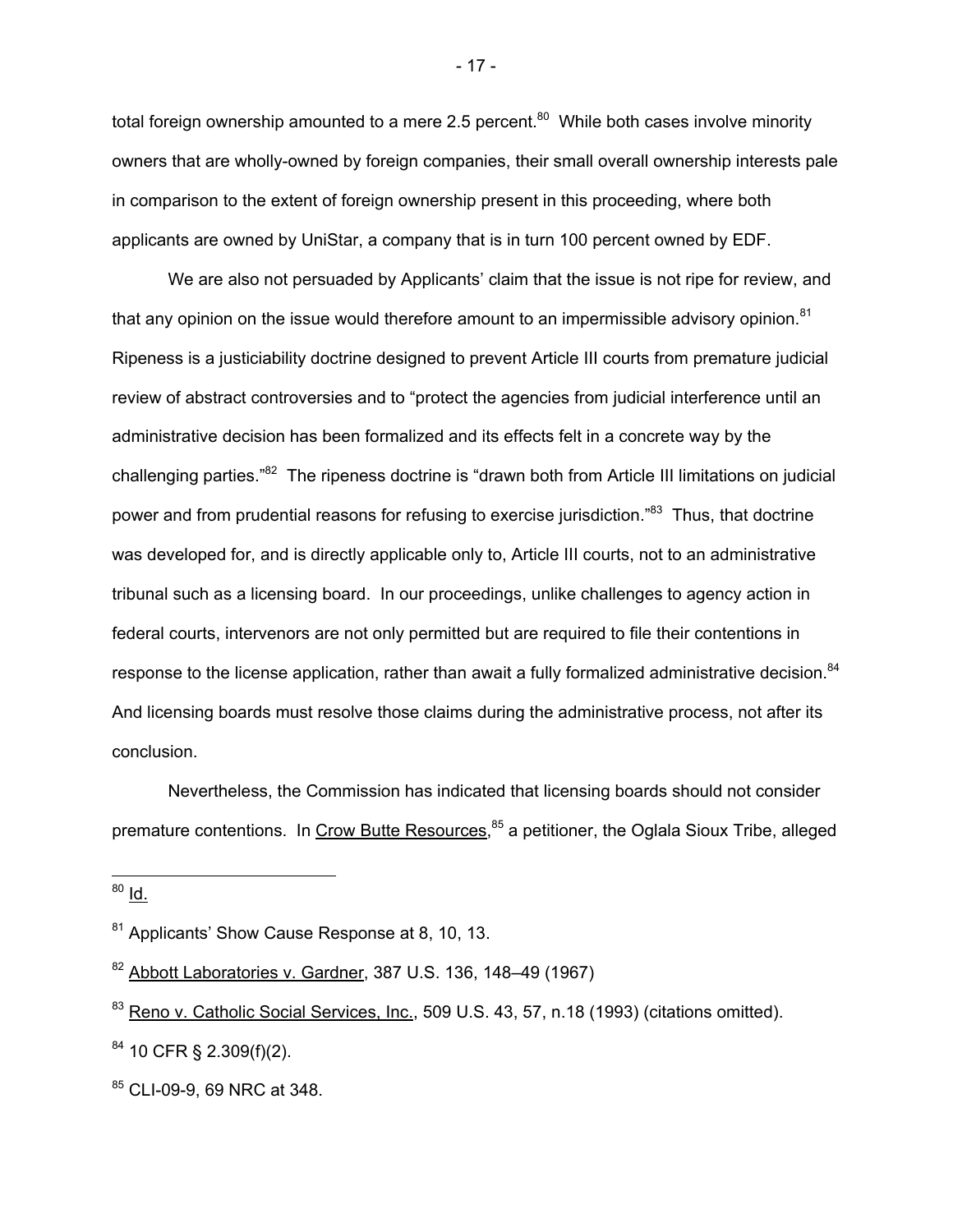that it had not been consulted concerning tribal cultural resources, in violation of the National Historic Preservation Act. The Commission held that the contention was premature because the NRC Staff, not the applicant, has the duty to consult with the Tribe under the Act, and the Staff had not completed its review process.<sup>86</sup> In the present case, however, the Applicant must demonstrate compliance with the foreign ownership limitations in Section 103(d) of the AEA and 10 C.F.R. § 50.38. Moreover, the NRC Staff has already determined that the Applicants are not in compliance with the foreign ownership limitations. Thus, there is no prematurity problem in this case.

Furthermore, even were we to apply the formal ripeness test used by federal courts to this adjudicatory proceeding, the foreign ownership issue is ripe for decision. In determining whether an issue is ripe for judicial decision, a court must evaluate: "(1) the fitness of the issues for judicial decision and (2) the hardship to the parties of withholding court consideration." $87$  As to the first factor, Contention 1 is fit for judicial decision because no further factual development is needed in order for the Board to rule. Applicants concede that they are 100 percent owned by a foreign company, EDF.<sup>88</sup> As previously stated, 100 percent foreign ownership alone, notwithstanding any other factors such as a negation action plan, renders an applicant ineligible per se. Given that no material factual disputes exist as to Applicants' 100 percent foreign ownership, and that Applicant has been consistently 100 percent foreign owned for almost two years, Contention 1 presents a fully developed issue on a pending application, and is thus suitable for decision.

As to the second factor, depriving Joint Intervenors of a ruling on Contention 1 would subject them to substantial unfairness and hardship. Joint Intervenors initially filed their foreign -

<sup>86</sup> Id. at 348-51.

<sup>&</sup>lt;sup>87</sup> National Park Hospitality Ass'n v. Department of Interior, 538 U.S. 803, 808 (2003) (citing Abbott Laboratories, 387 U.S. at 148–49).

<sup>88</sup> UniStar Letter at 1: NRC Determination Letter at 1.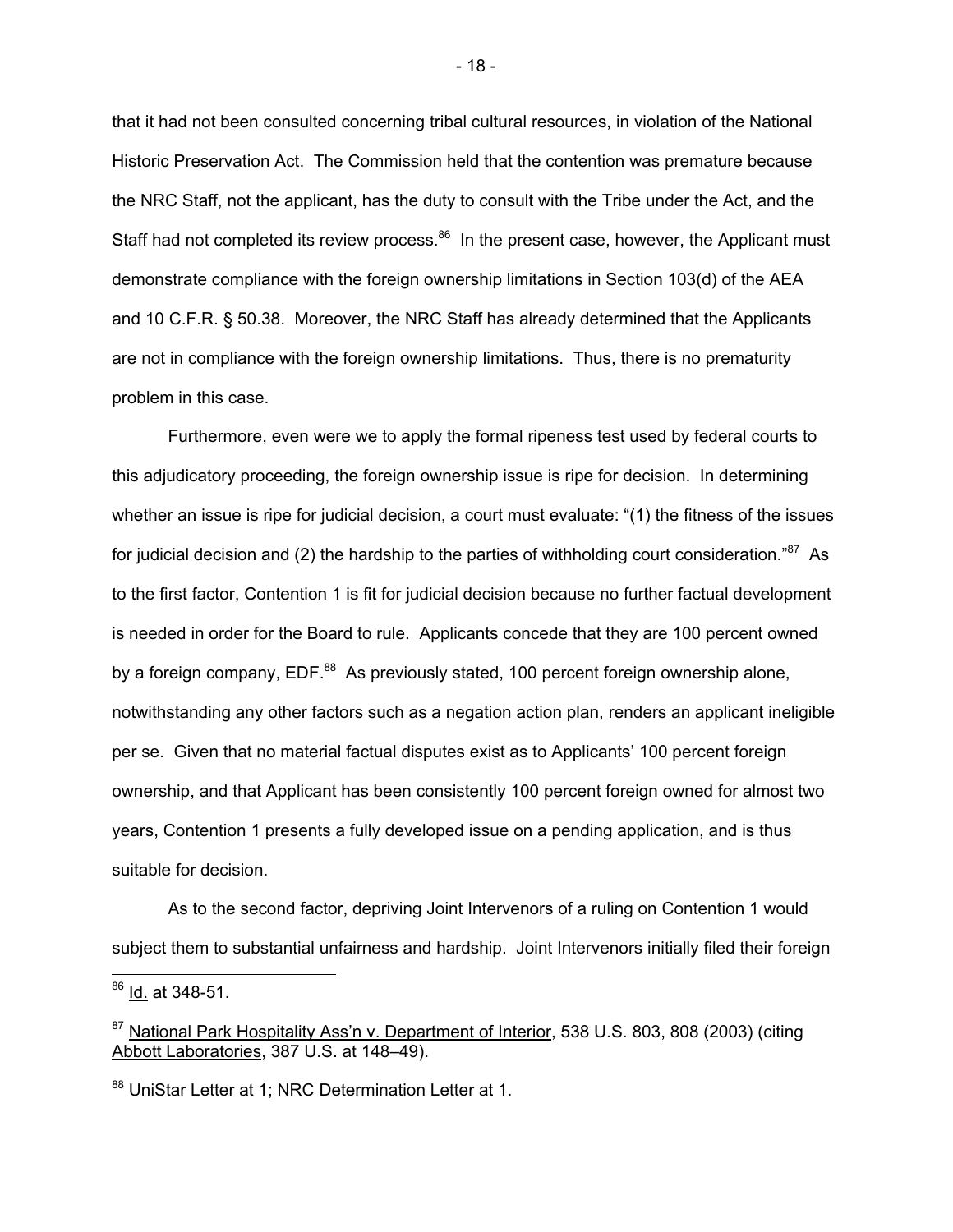ownership contention in 2008, and the Board admitted the foreign ownership contention in its initial ruling on standing and contention admissibility in 2009. Moreover, roughly two years have already passed since Applicants became 100 percent foreign owned.<sup>89</sup> During that time, Joint Intervenors have been required to file monthly disclosures concerning Contention 1 and closely follow the Calvert Cliffs Unit 3 proceeding.<sup>90</sup> Refraining from ruling on Contention 1 until Applicants find an appropriate U.S. partner would force Joint Intervenors to continue to do so for an indefinite amount of time—even for decades, according to Applicants. $91$  In a situation such as this, forcing a pro se intervenor to file monthly disclosures and closely follow a proceeding indefinitely solely to obtain a ruling on the merits of its claim would constitute a significant unfairness and hardship. Having satisfied the NRC's strict requirements for contention admissibility, and having complied with all other procedural requirements, Intervenors are entitled to a ruling on the merits of their claim without further delay.

Thus, even if we were to apply the ripeness doctrine, Contention 1 is ripe for decision. The Board's decision on the issue is not a mere advisory opinion but will resolve the last remaining issue in this case.

At bottom, Applicants want the Board to defer its ruling indefinitely while they attempt to resolve the foreign ownership problem. Although we have allowed the Applicants substantial additional time to resolve the foreign ownership problem by deferring our ruling on Contention 1 until now, we could not grant them an unlimited amount of time to do so, even if we were so inclined, without violating Commission policy. As we previously noted,  $92$  the Commission has

<sup>&</sup>lt;sup>89</sup> l<u>d.</u>

 $90$  Joint Intervenors' Show Cause Response at 3–4.

 $91$  Applicants' Show Cause Reply at 13–14. Applicants argue that it would be appropriate to hold the proceeding in abeyance based on Contention 1 for as long as seventeen years. Id. at 14 (citing Washington Public Power Supply System (WPPSS Nuclear Project No. 1), LBP-00- 18, 52 NRC 9 (2000)).

<sup>&</sup>lt;sup>92</sup> Order Deferring Ruling at 30.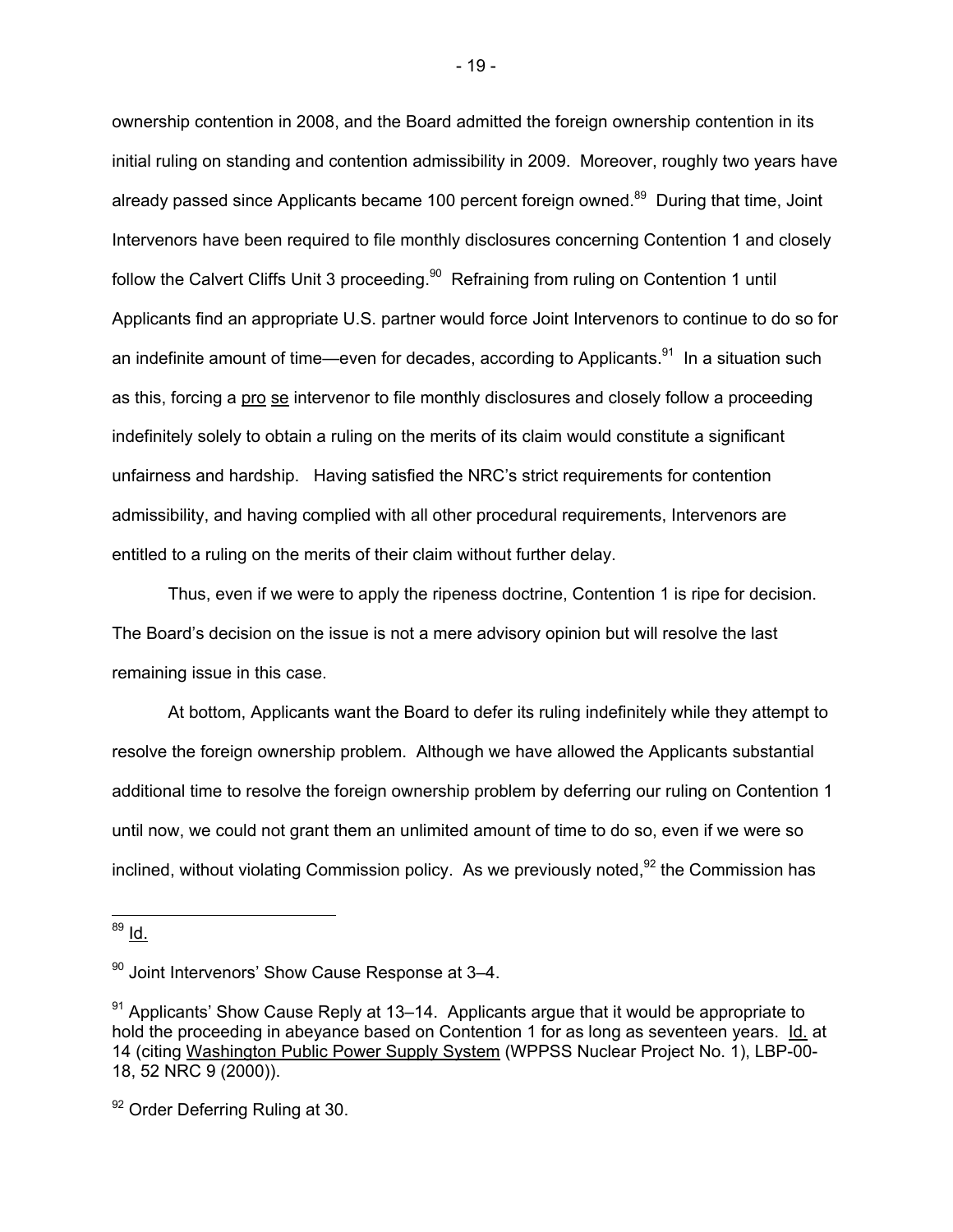repeatedly stressed, through both its policies and regulations, the importance of expediting adjudicatory proceedings. Both 10 C.F.R. §§ 2.329(b)(1) and 2.332(c)(1) reiterate that one of the fundamental purposes of the prehearing conference and the scheduling order is "[e]xpediting the disposition of the proceeding."93 The Commission's Statement on the Conduct of Agency Adjudications reaffirmed the importance of expediting adjudications when it stated that "applicants for a license are . . . entitled to a prompt resolution of disputes concerning their applications" and thus that one of the Commission's key objectives is "to avoid unnecessary delays in the NRC's review and hearing process."<sup>94</sup> Applicants themselves have repeatedly acknowledged such precedent in an effort to expedite this proceeding.<sup>95</sup> Consequently, while it is undeniable that substantial delays occurred in the proceedings cited by Applicants, such delays are contrary to the Commission's stated policies and regulations, and thus should not be used as a model for this proceeding.  $96$ 

Applicants have had roughly two years to remedy the foreign ownership problem. We do not doubt that Applicants have made substantial efforts to find U.S. partners, but they have thus far been unable to provide evidence to the Board indicating that a deal with an acceptable U.S. partner is imminent.<sup>97</sup> Applicants acknowledged at the July 7, 2011, oral argument that "we have nothing definite. I think that it's a little more than open-ended. Discussions are ongoing and I think that's an accurate statement, but we have no details that we can share."<sup>98</sup>

<sup>97</sup> See UniStar Letter.

98 Tr. at 224-25.

-

 $93$  10 C.F.R. §§ 2.329(b)(1), 2.332(c)(1).

<sup>94</sup> Policy on Conduct of Adjudicatory Proceedings; Policy Statement, 63 Fed. Reg. 41,872, 41,873 (Aug. 5, 1998). This statement does not differentiate between whether the dispute is resolved in favor of or against an applicant.

<sup>95</sup> Applicants' Report on Schedule Discussions and Proposed Schedule at 3 (Apr. 15, 2009).

<sup>96</sup> See Applicants' Show Cause Reply at 13–15.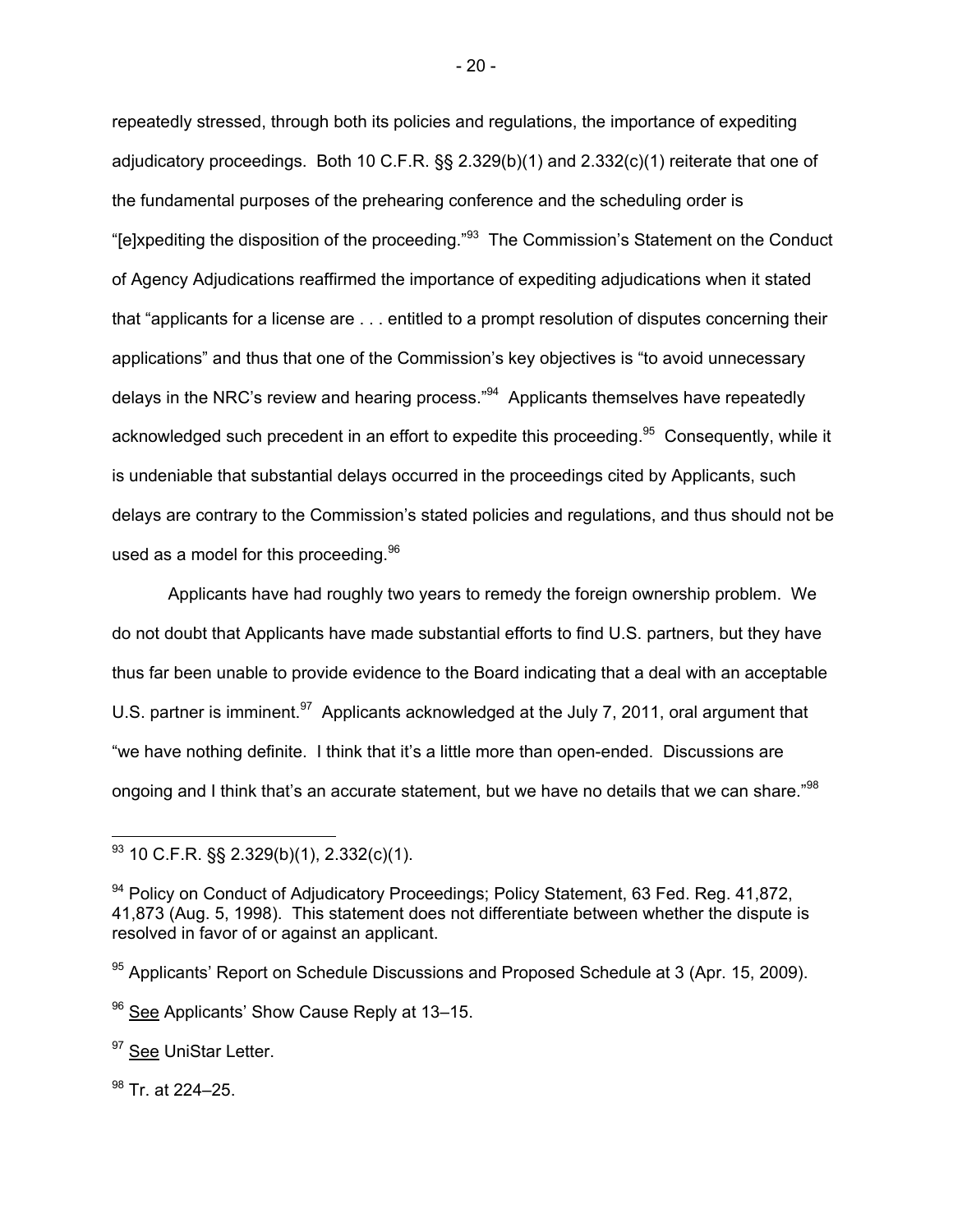Further, Applicants themselves acknowledged that the current economic climate poses significant impediments to finding an acceptable U.S. partner: "there has been a significant deterioration in power market conditions . . . . These developments have significantly impaired the prospects, in the immediate term, for a financially viable nuclear development project particularly in a merchant market such as PJM in which Calvert Cliffs would be constructed."<sup>99</sup> Given the apparent lack of progress in finding potential U.S. partners, the amount of time that has elapsed since Applicants became 100 percent foreign owned, and the current economic climate, we are not willing to grant Applicants an indefinite amount of time to resolve this deficiency because doing so would be counter to the Commission's policies and regulations.

The need to avoid open-ended proceedings is particularly important when, as in this proceeding, the Board is confronted with a contention addressing such a fundamental element of an applicant's application. For, unlike other deficiencies that may impair an applicant's ability to obtain a license, 10 C.F.R. § 50.38 and 10 C.F.R. § 52.75 clearly state that a foreign owned, controlled, or dominated entity is ineligible to apply for, let alone obtain, a COL.<sup>100</sup>

Finally, the Board disagrees with Applicants' assertion that the Contention 1 is moot because Joint Intervenors failed to supplement or amend it after EDF's foreign ownership increased to 100 percent.<sup>101</sup> Contention 1 alleges that " $[*c*]$ ontrary to the Atomic Energy Act and NRC Regulations, Calvert Cliffs-3 would be owned, dominated and controlled by foreign interests."<sup>102</sup> The only thing that has changed since the initial filing of Contention 1 is that the percentage of foreign ownership has increased: 100 percent now compared to 50 percent at the

- 21 -

<sup>99</sup> Applicants' Show Cause Response at 6-7.

 $100$  10 C.F.R. §§ 50.38, 52.75.

<sup>&</sup>lt;sup>101</sup> Applicants' Show Cause Response at 9.

<sup>&</sup>lt;sup>102</sup> See Petition to Intervene in Docket No. 52-016, Calvert Cliffs-3 Nuclear Power Plant Combined Construction and License Application (Nov. 19, 2008) at 5. The Board has previously found that Joint Intervenors have standing and granted their request for a hearing. See LBP-09-04, 69 NRC 170 (2009).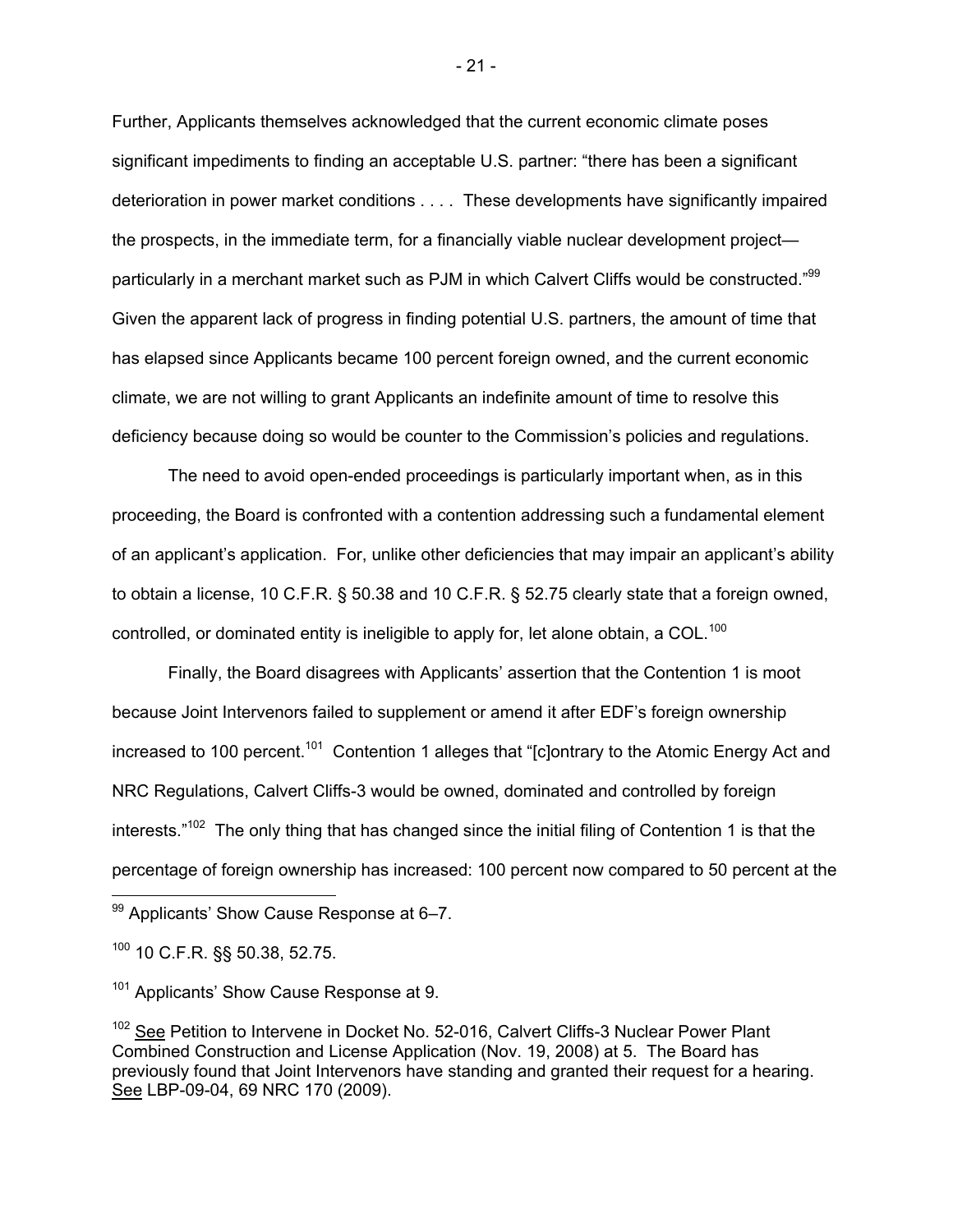time Contention 1 was filed. If anything, this fact only bolsters the validity of Contention 1.<sup>103</sup> It in no way renders the Contention moot.

 Thus, because there are no material facts in dispute concerning Applicant's 100 percent foreign ownership, and because 100 percent foreign ownership necessarily renders an applicant ineligible under 10 C.F.R. § 50.38 and Section 103(d) of the AEA, the Board GRANTS summary disposition as to Contention 1 in favor of Joint Intervenors.

### C. Status of the Proceeding

Because this Order grants summary disposition of Contention 1 in favor of Joint Intervenors, there are no longer any admitted contentions pending before the Board. This is because the Board is today also issuing its Partial Initial Decision on Contention 10C, along with an Order declining to admit Joint Intervenors proposed new Contention 11, and previously dismissed Joint Intervenors' admitted Contentions 2 and 7.104

The initial intent of this Board was to leave this proceeding open until 30 days after the NRC Staff issued the Final SER. This would have allowed the Board to revisit the foreign ownership issue, if there had been a material change in the ownership situation, and would also have allowed Joint Intervenors to file new contentions based on any new information contained in upcoming staff review documents. However, we are precluded from applying our preferred approach due to a recent Commission ruling in the North Anna proceeding that demonstrated that this approach, while reasonable, is not permitted. In North Anna, the Board elected not to close the proceeding, despite the fact that no pending contentions remained. The Board's intent was to permit their Intervenors the opportunity to submit contentions on upcoming NRC Staff

 $104$  LBP-12-17, 76 NRC  $\_\_$  (Aug. 30, 2012); LBP-12-18, 76 NRC  $\_\_$  (Aug. 30, 2012).

- 22 -

 $103$  Further, if Applicants truly believed that EDF's acquisition of 100 percent ownership rendered Contention 1 moot, then they should have promptly filed a motion for summary disposition after EDF had acquired 100 percent ownership, as required by the agency's regulations. See 10 C.F.R. § 2.323(a). Given that neither Applicants nor NRC Staff have filed such a motion in the roughly two years since EDF acquired its 100 percent ownership, the Board is led to believe that neither party truly views Contention 1 as moot.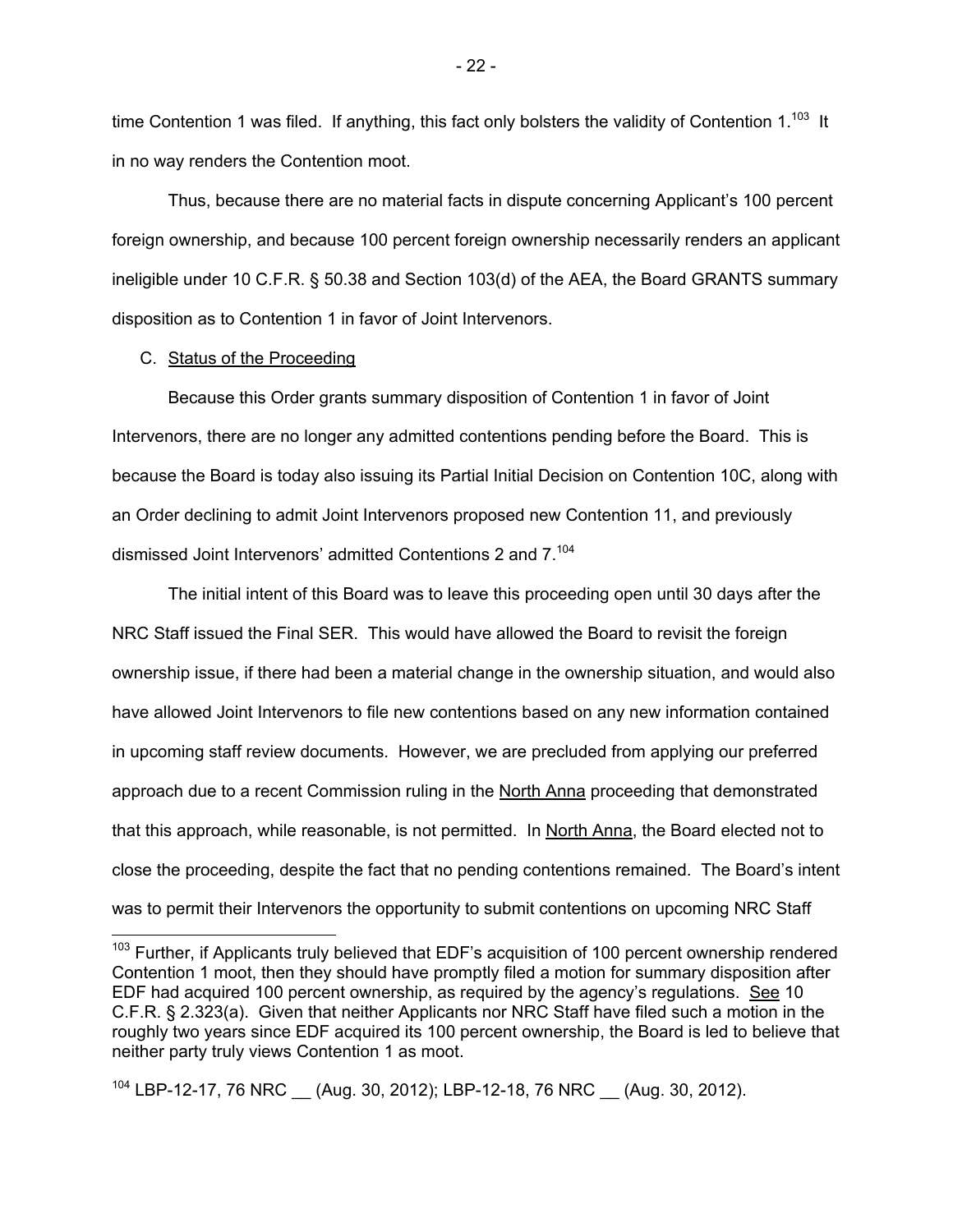review documents without forcing the Intervenors to meet the more difficult reopening standards.<sup>105</sup>

The Commission ruled, however, that "the Board's ruling resolving the last pending contention (that is, LBP-11-10) amounted to a final board decision."106 The Commission further stated that "[t]he Board's approach cannot be squared with the longstanding practice in our proceedings that, once all contentions have been decided, the proceeding is terminated."<sup>107</sup> Further, the Commission noted, "[t]he courts of appeals have repeatedly approved our practice of closing the hearing record after resolution of the last 'live contention."<sup>108</sup> The decision did not differentiate between whether the last pending contention was resolved in favor of an applicant or in favor of an intervenor. Given that the Board has resolved the last contention in this proceeding, the North Anna decision thus leaves us no choice but to close this proceeding.

Applicants maintain that the Appeal Board's ruling in Commonwealth Edison Company<sup>109</sup> precludes the Board from denying the license application without giving the Applicants the opportunity to resolve the deficiency. In Commonwealth Edison, an evidentiary hearing was held concerning the adequacy of the applicant's quality assurance program. After finding the program inadequate, the Board denied the license and closed the proceeding. At the time the Board's decision was issued, however, the applicant was "catching up" with the quality assurance violations by implementing a "massive reinspection program," the final report on which was about to be issued.<sup>110</sup> The Appeals Board found that the Licensing Board was not

 $106$  North Anna, CLI-12-14, 75 NRC at (slip op. at 10).

 $107$   $\underline{Id}$ .

 $\overline{a}$ 

 $108$   $Id_2$ 

 $110$  Id. at 1169.

- 23 -

<sup>105</sup> See 10 CFR § 2.326.

<sup>&</sup>lt;sup>109</sup> Commonwealth Edison Co. (Byron Nuclear Power Station, Units 1 and 2), ALAB-770, 19 NRC 1163 (1984).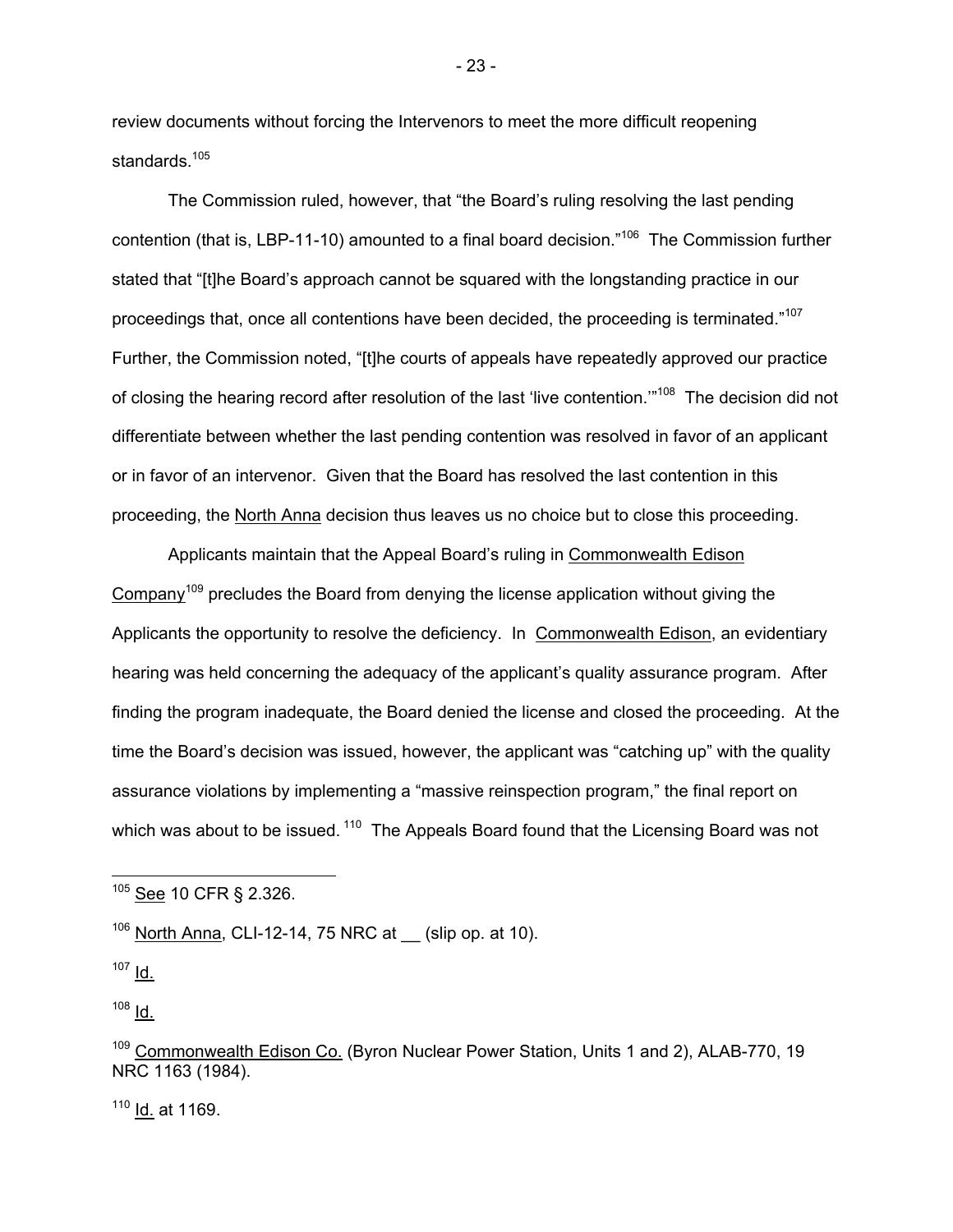justified in rendering a "final judgment in the face of unfolding developments having a deciding bearing – and conceivably a crucial effect – upon the issue that shaped that judgment."<sup>111</sup> The Appeals Board remanded the issue to the Licensing Board for a further evidentiary hearing to address the unfolding developments.

Here, by contrast, we have no comparable unfolding developments to consider. Unlike Commonwealth Edison, we have no evidence of any imminent action by the Applicants that would resolve the alleged violation in their favor, but only the Applicants' hope that someday they may be able to find a U.S. partner and thereby may be able to rectify the foreign ownership violation. We have already given the Applicants ample opportunity to resolve the violation, but it has not been corrected. For the reasons we have already explained, we may not further delay our ruling on the merits of Contention 1 based on nothing more than a hope that the foreign ownership violation may someday be resolved. And, having resolved the merits of the last pending contention, we must follow the Commission's clear command in North Anna to terminate the proceeding.

Although we cannot keep this proceeding open indefinitely, we do grant Applicants an additional 60 days from the issuance of this order to notify the Board of any change in the ownership situation sufficient to establish their qualifications to apply for a license from the NRC. Although 60 days may seem a short period of time in which to obtain a domestic partner for Calvert Cliffs Unit 3, Applicants have already had nearly two years to find such a partner. If after 60 days Applicants have not notified the Board of such a change in the ownership situation, this proceeding will be closed. If, alternatively, Applicants manage to find a domestic partner, and provide information to the Board that an agreement has been or will be in the immediate future concluded, then this proceeding will remain open.

For the next 60 days, therefore, this proceeding will remain open and the parties should continue to comply with our scheduling orders and all other requirements applicable to an open

- 24 -

-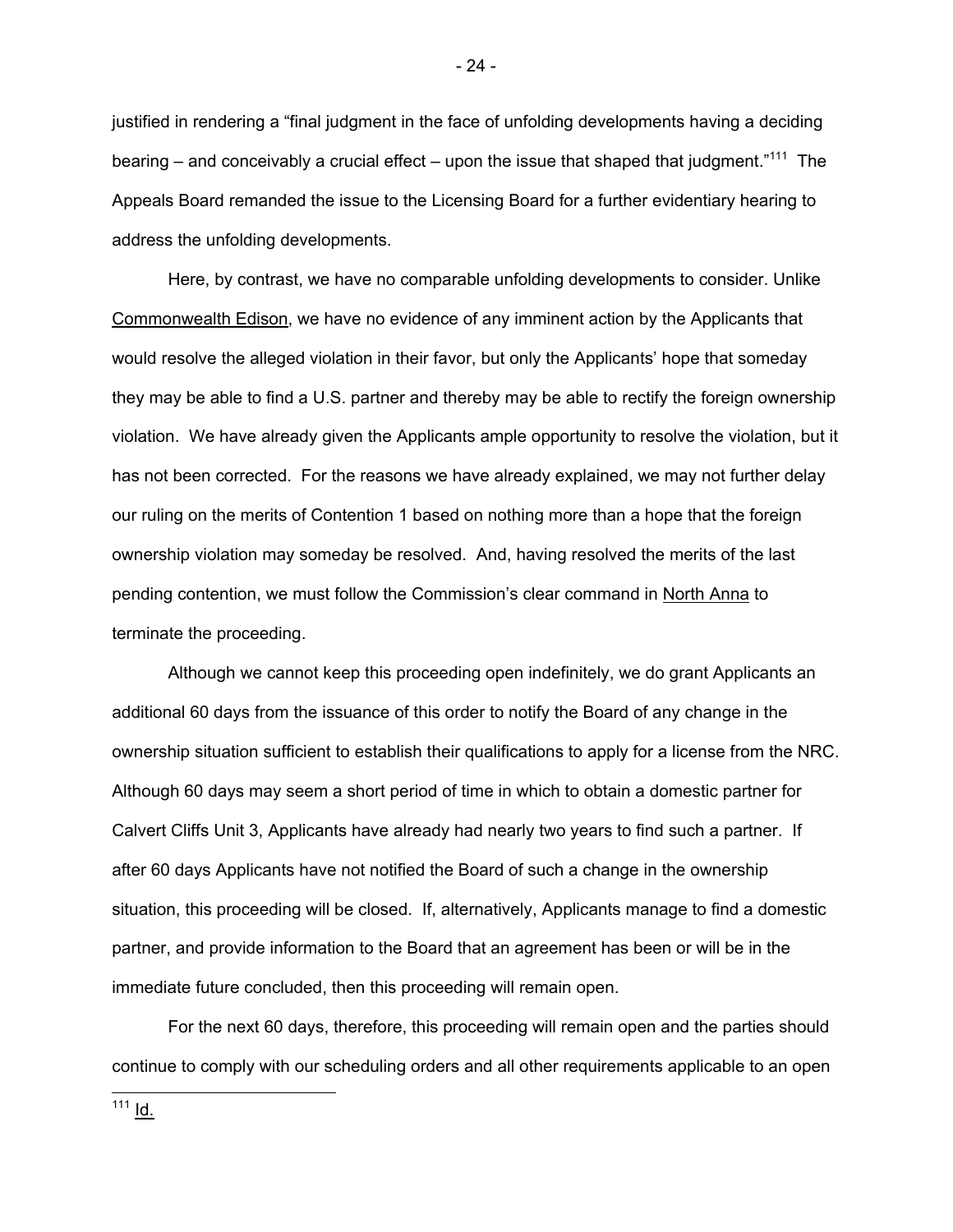proceeding. If Applicants obtain a domestic partner within 60 days, this proceeding will continue to remain open and those requirements will continue to remain in effect. Joint Intervenors could, at that time, challenge the adequacy of Applicants' foreign ownership resolution. The Board would then resolve any dispute that may remain arising from Contention 1.

If, however, Applicants fail to obtain a domestic partner within 60 days, this proceeding will close. Once this proceeding is closed, Intervenors would no longer have an open proceeding in which to file proposed new contentions or make other filings, and we could not logically demand that they move to reopen a closed proceeding in which they have prevailed.<sup>112</sup> Therefore, while the proceeding is closed, Joint Intervenors need make no further filings. Joint Intervenors will not lose the right to propose new contentions if Applicants, at some future date, correct the foreign ownership violation and successfully move to reopen the proceeding.

In the event that Applicants obtain a domestic partner subsequent to the closing of this proceeding, they may then move to reopen the proceeding. Joint Intervenors will have 30 days from the filing of any such motion to respond. If the proceeding is thereafter reopened, Joint Intervenors will have 30 days from the reopening of the record to file timely new contentions based on new information that became available subsequent to the closing of the proceeding. That is, contentions filed within 30 days of reopening of the record that are based on information that became available after the close of the proceedings will be considered timely because of the good cause that until the time of reopening there had been no open proceeding in which to file the new contentions.

### IV. CONCLUSION

 For the aforementioned reasons, the Board grants summary disposition in favor of Joint Intervenors as to Contention 1 and finds Applicants currently ineligible to apply for or obtain a

-

- 25 -

 $112$  To reopen a closed proceeding, Intervenors would have to file a motion demonstrating, among other things, that "a materially different result would be or would have been likely had the newly proffered evidence been considered initially." 10 CFR § 2.326(a)(3). It would be nonsensical to demand that Joint Intervenors advance a new contention seeking a materially different result-i.e., granting of the license.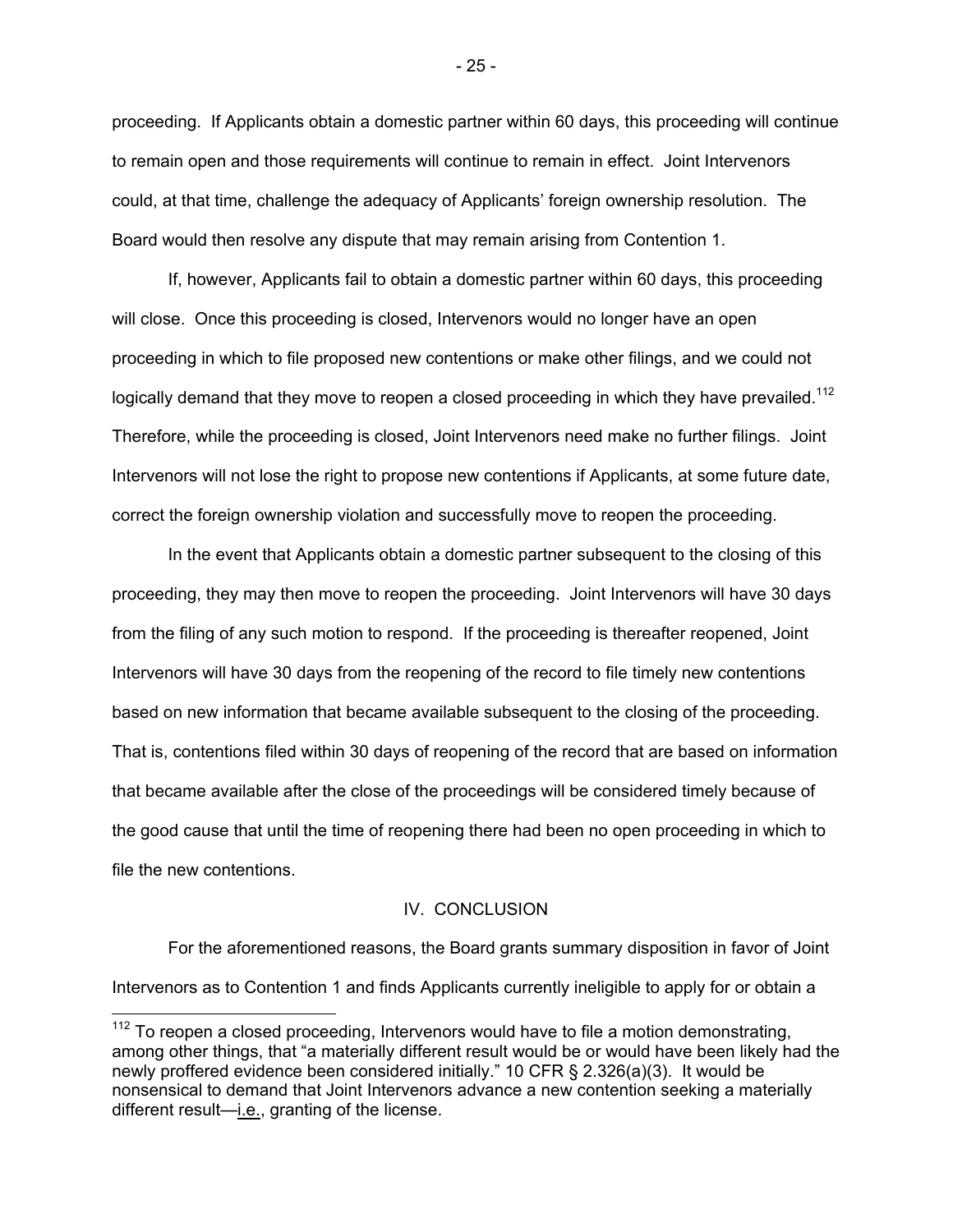license. The license cannot be granted as long as the current ownership arrangement is in effect. As no contentions remain pending, the Board will terminate this proceeding 60 days after the issuance of this order unless, within that time, Applicants provide information to show that they have changed their ownership situation so as to satisfy foreign ownership, control, and domination requirements.

It is so ORDERED.

# FOR THE ATOMIC SAFETY AND LICENSING BOARD

### */RA/*

Ronald M. Spritzer, Chairman ADMINISTRATIVE JUDGE

# */RA/*

Dr. Gary S. Arnold ADMINISTRATIVE JUDGE

#### */RA/*

Dr. William W. Sager ADMINISTRATIVE JUDGE

Rockville, Maryland August 30, 2012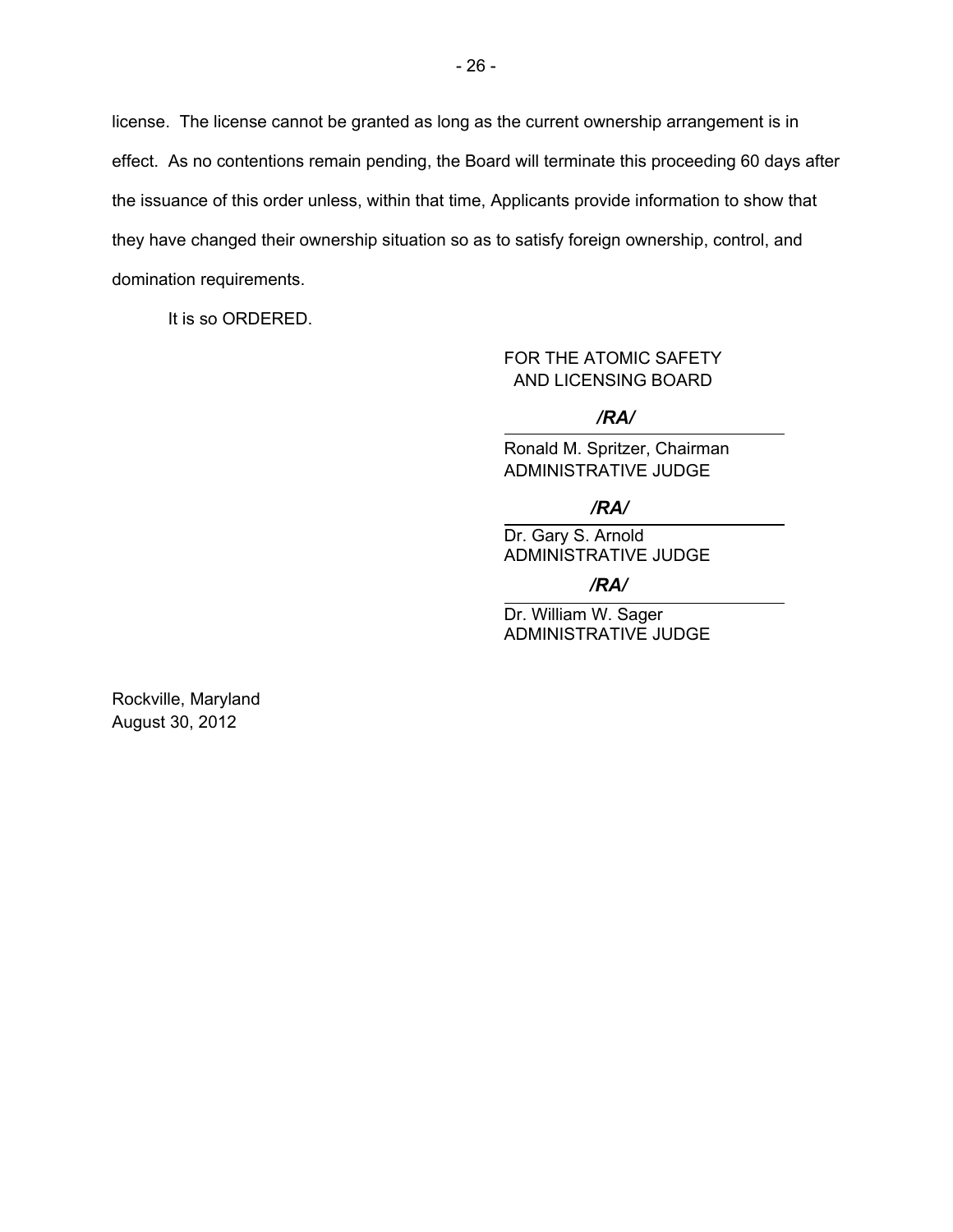### UNITED STATES OF AMERICA NUCLEAR REGULATORY COMMISSION

In the Matter of ) ) and the contract of  $\mathcal{L}$ CALVERT CLIFFS 3 NUCLEAR PROJECT, LLC. ) AND UNISTAR NUCLEAR OPERATING ) SERVICES, LLC ) Docket No. 52-016-COL ) and the contract of  $\mathcal{L}$ (Calvert Cliffs 3 Nuclear Project, LLC) )

# CERTIFICATE OF SERVICE

I hereby certify that copies of the foregoing **BOARD ORDER (GRANTING SUMMARY DISPOSITION OF CONTENTION 1) (LBP 12-19)** have been served upon the following persons by Electronic Information Exchange.

U.S. Nuclear Regulatory Commission Atomic Safety and Licensing Board Panel Mail Stop - T-3 F23 Washington, DC 20555-0001

Administrative Judge Ronald M. Spritzer, Chair E-mail: Ronald.spritzer@nrc.gov.

Administrative Judge Gary S. Arnold E-mail: gary.arnold@nrc.gov

Administrative Judge William W. Sager E-mail: wws1@nrc.gov

(Combined License) )

Kirsten A. Stoddard, Law Clerk kirsten.stoddard@nrc.gov

Jonathan C. Eser, Law Clerk Jonathan.eser@nrc.gov

U.S. Nuclear Regulatory Commission Office of the General Counsel Mail Stop - O-15 D21 Washington, DC 20555-0001

Sara Kirkwood, Esq. Susan Vrahoretis, Esq. Marcia J. Simon, Esq. Anthony Wilson, Esq. Marcia Carpentier, Esq. Jeremy Wachutka, Esq. Emily Monteith, Esq. Michael Spencer, Esq. Jessica Bielecki, Esq. Patrick Moulding, Esq. E-mail: sara.kirkwood@nrc.gov susan.Vrahoretis@nrc.gov marcia.Simon@nrc.gov anthony Wilson@nrc.gov marcia.carpentier@nrc.gov jeremy.wachutka@nrc.gov emily.monteith@nrc.gov michael.spencer@nrc.gov jab2@nrc.gov patrick.moulding@nrc.gov

OGG Mail Center: ogcmailcenter@nrc.gov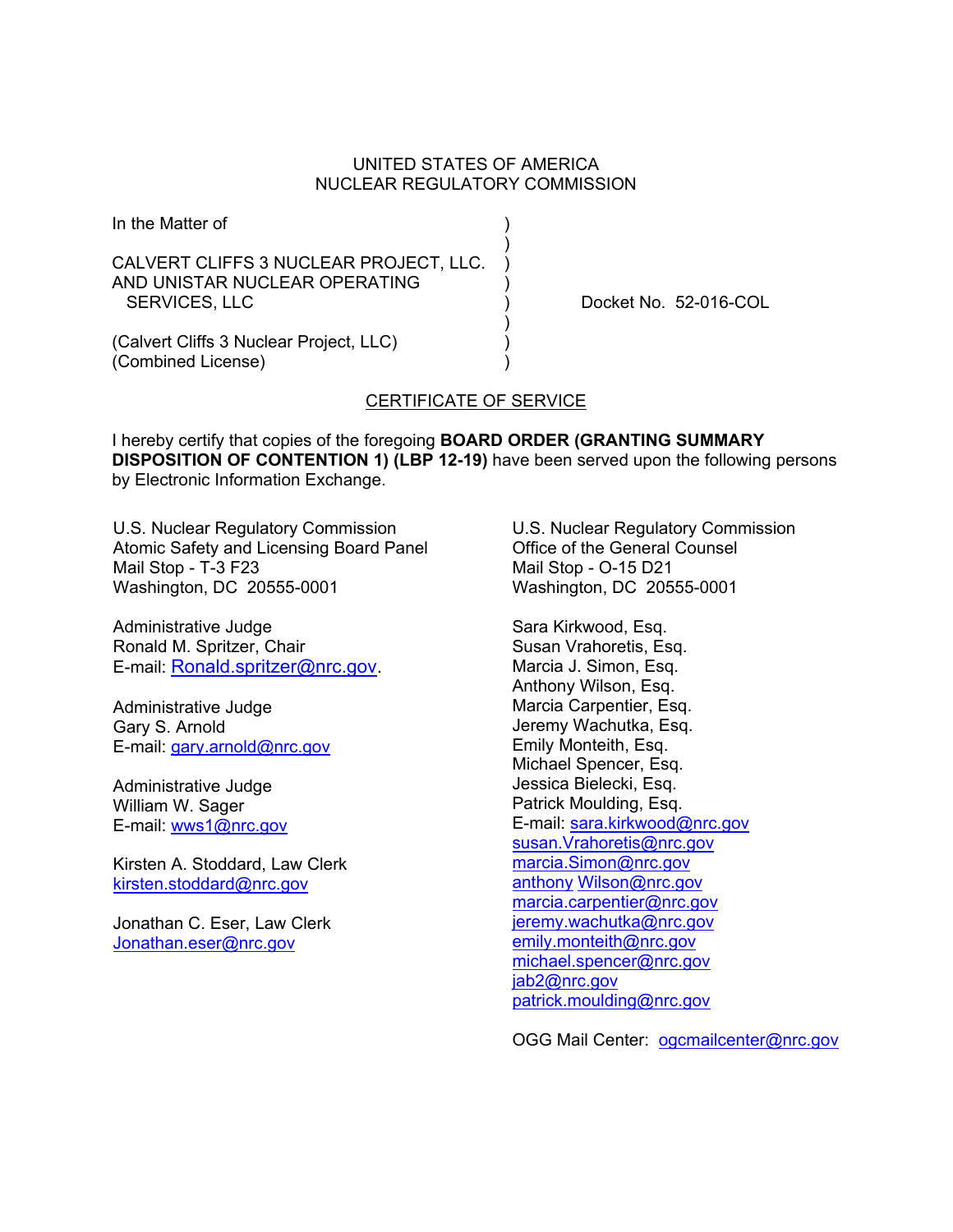Docket No. 52-016-COL

#### **BOARD ORDER (GRANTING SUMMARY DISPOSITION OF CONTENTION 1) (LBP 12-19)**

U.S. Nuclear Regulatory Commission Office of Commission Appellate Adjudication Mail Stop O-16C1 Washington, DC 20555-0001 E-mail: ocaamail@nrc.gov

UniStar Nuclear Energy, LLC 100 Constellation Way Suite 200C Baltimore, MD 21202 Carey W. Fleming, Esq. Senior Counsel E-mail: carey.fleming@cengllc.com

State of Maryland Office of the Attorney General Maryland Energy Administration and Power Plant Research Program of the Department of Natural Resources 1623 Forest Drive, Suite 300 Annapolis, Maryland 21403 Brent A. Bolea, Assistant Attorney General Michael Hare, Assistant Attorney General E-mail: BBolea@energy.state.md.us bhare@oag.state.md.us

U.S. Nuclear Regulatory Commission Office of the Secretary of the Commission Mail Stop O-16C1 Washington, DC 20555-0001 Hearing Docket E-mail: hearingdocket@nrc.gov

Winston & Strawn, LLP 1700 K Street, N.W. Washington, DC 20006-3817 David A. Repka, Esq. Tyson R. Smith, Esq. William A. Horin, Esq. Rachel Miras-Wilson, Esq. Carlos Sisco E-mail: DRepka@winston.com trsmith@winston.com whorin@winston.com rwilson@winston.com csisco@winston.com

Morgan, Lewis & Bockius, LLP 1111 Pennsylvania Avenue, NW Washington, DC 20004 Jonathan M. Rund, Esq. E-mail: jrund@morganlewis.com